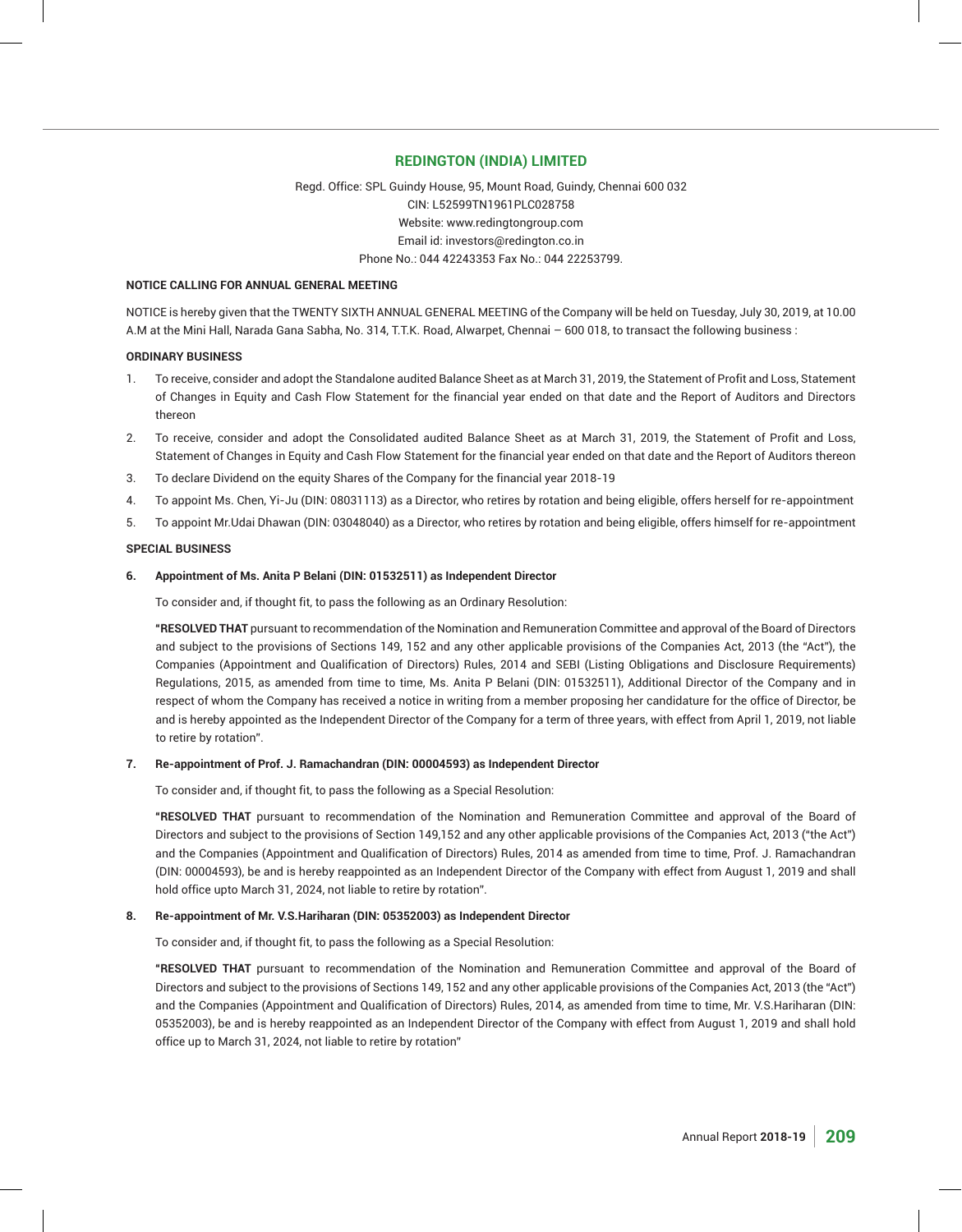

## **9. Re-appointment of Mr. Keith WF Bradley (DIN: 06564581) as Independent Director**

To consider and, if thought fit, to pass the following as a Special Resolution:

 **"RESOLVED THAT** pursuant to recommendation of the Nomination and Remuneration Committee and approval of the Board of Directors, and subject to the provisions of Sections 149,152 and any other applicable provisions of the Companies Act, 2013 (the "Act") and the Companies (Appointment and Qualification of Directors) Rules, 2014, as amended from time to time, Mr. Keith WF Bradley (DIN: 06564581), be and is hereby reappointed as an Independent Director of the Company with effect from August 1, 2019 and shall hold office up to March 31, 2024, not liable to retire by rotation"

## **10. Appointment of Mr. S. V. Krishnan (DIN: 07518349) as a Whole-Time Director of the Company**

To consider and, if thought fit, to pass the following as an Ordinary Resolution:

 **"RESOLVED THAT** pursuant to recommendation of the Nomination and Remuneration Committee and subject to the provisions of Section 152 and any other applicable provisions of the Companies Act, 2013 and the rules made thereunder (including any statutory modification(s) or re-enactment thereof for the time being in force), Mr. S. V. Krishnan (DIN: 07518349), Chief Financial Officer and Additional Director of the Company and in respect of whom the Company has received a notice in writing from a member proposing his candidature for the office of Director, be and is hereby appointed as a Director on the Board of the Company"

 **"RESOLVED FURTHER THAT** pursuant to the provisions of Sections 196, 197, 203 and any other applicable provisions of the Companies Act, 2013 and the rules made thereunder (including any statutory modification(s) or re-enactment thereof for the time being in force), read with Schedule V to the Companies Act, 2013 , the consent of the members of the Company, be and is hereby accorded for the appointment of Mr. S. V. Krishnan (DIN: 07518349), as a Whole-time Director of the Company for a period of three years effective from May 22, 2019, on the terms and conditions of appointment and remuneration as set out in explanatory statement attached to this notice"

 **"RESOLVED FURTHER THAT** the Board and the Nomination and Remuneration Committee of Directors be and are hereby severally authorized to alter and vary such terms of appointment and remuneration subject to the same not exceeding the limits specified under Section 197, read with Schedule V of the Companies Act, 2013 (including any statutory modifications or re-enactment(s) thereof, for the time being in force)."

## **11. Reclassification of Promoter Status of Harrow Investment Holding Limited as Public**

To consider and, if thought fit, to pass the following as an Ordinary Resolution

 **"RESOLVED THAT** pursuant to the recommendation of the Board and subject to the applicable provisions of SEBI (Listing Obligations and Disclosure Requirements) Regulations, 2015, as amended from time to time, and subject to the necessary approvals from the Securities and Exchange Board of India (SEBI), Stock Exchanges and other appropriate statutory authorities as may be required, consent of the Members be and is hereby accorded for the reclassification of the status of Harrow Investment Holding Limited, Mauritius from 'Promoter' to 'Public'"

 **"RESOLVED FURTHER THAT** Mr.S.V.Krishnan, Chief Financial Officer and Whole Time Director and Mr. M. Muthukumarasamy, Secretary of the Company be and are hereby severally authorized to file the necessary applications before the regulatory authorities and to do all such acts, deeds, matters and things as may be necessary, proper or expedient to give effect to this Resolution and thereby execute all such documents, instruments, papers and writings etc., on behalf of the Company, as may be required from time to time for the aforesaid matter."

## **12. Appointment of Branch Auditor**

To consider and if thought fit, to pass the following as an Ordinary Resolution

 **"RESOLVED THAT** pursuant to the provisions of Section 143(8) and any other applicable provisions of the Companies Act, 2013 and the Rules made thereunder, as amended from time to time, approval of the members of the Company be and is hereby accorded to reappoint Ernst & Young LLP, Singapore as Auditor for the Branch Office of the Company at Singapore for the Financial Year 2019-20, on such terms and conditions as may be fixed by the Board of Directors".

> By Order of the Board For Redington (India) Limited

Date : May 22, 2019 **Company Secretary**

Place : Chennai **M Muthukumarasamy**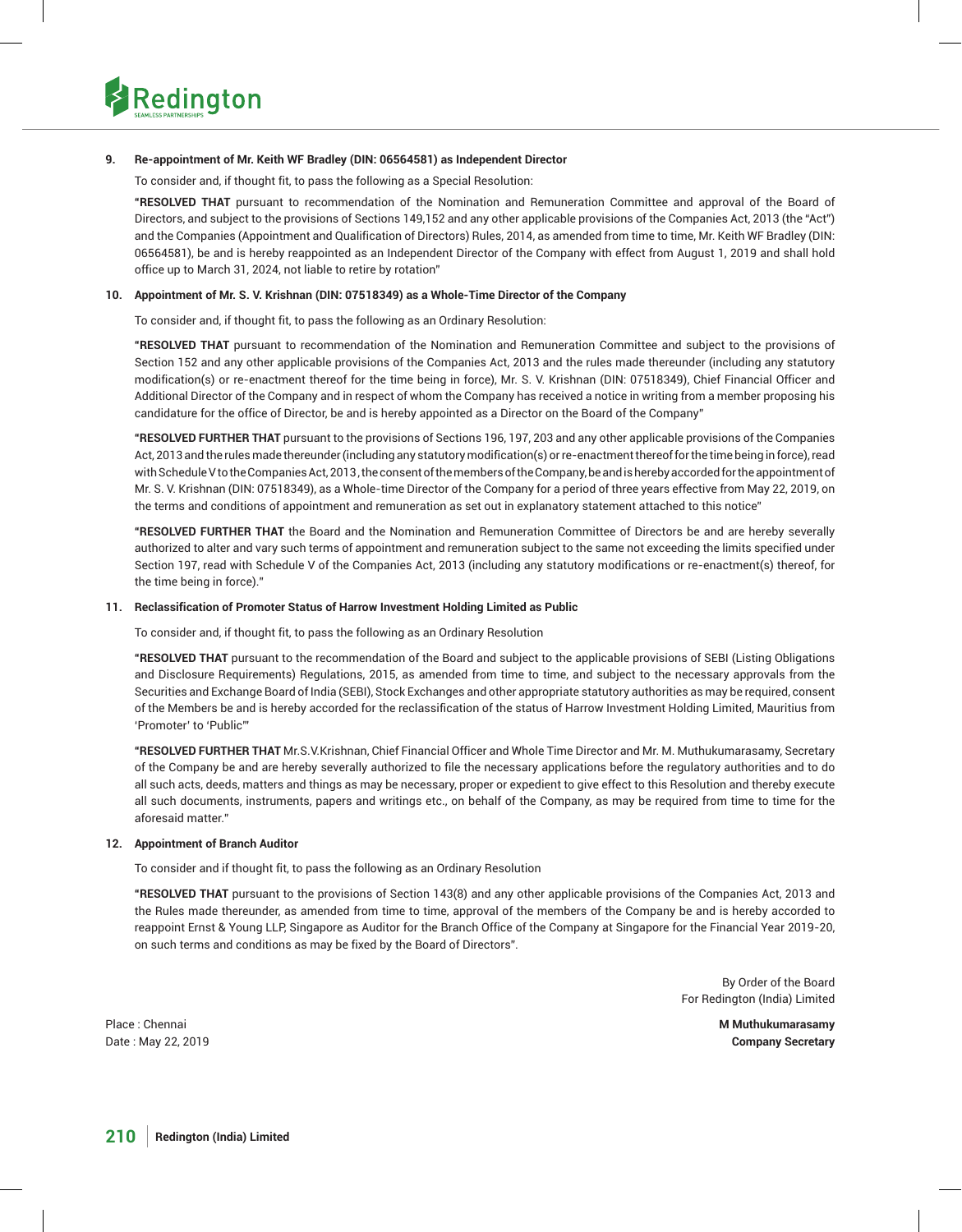## **Notes :**

- 1. The explanatory statement, pursuant to Section 102 of the Companies Act 2013 in respect of the business under items 6 to 12 is attached hereto.
- 2. A MEMBER ENTITLED TO ATTEND AND VOTE AT THE MEETING IS ENTITLED TO APPOINT A PROXY TO ATTEND AND VOTE INSTEAD OF HIMSELF/HERSELF AND SUCH PROXY NEED NOT BE A MEMBER. A BLANK PROXY FORM IS ENCLOSED FOR USE BY MEMBERS, IF REQUIRED. THIS MUST BE SUBMITTED AT THE COMPANY'S REGISTERED OFFICE AT LEAST 48 HOURS BEFORE THE COMMENCEMENT OF THE MEETING. A PERSON CAN ACT AS PROXY ON BEHALF OF NOT EXCEEDING FIFTY (50) MEMBERS AND HOLDING IN AGGREGATE NOT MORE THAN TEN PERCENT (10%) OF THE TOTAL SHARE CAPITAL OF THE COMPANY. MEMBER HOLDING MORE THAN TEN PERCENT OF THE TOTAL SHARE CAPITAL OF THE COMPANY CARRYING VOTING RIGHTS MAY APPOINT A SINGLE PERSON AS PROXY AND SUCH PERSON SHALL NOT ACT AS PROXY FOR ANY OTHER PERSON OR SHAREHOLDER.
- 3. Institutional Shareholders (i.e. other than Individuals, HUF, NRI, etc.) are required to submit a scanned copy (PDF/JPG format) of the relevant Board Resolution / Authority Letter, etc. together with attested specimen signature of the duly authorised signatory (ies) who is/are authorized to vote, to the Scrutiniser (bhuvana.r@akshayamcorporate.com) with a copy marked to evoting@nsdl.co.in.
- 4. Members / Proxies / Authorized Representatives are requested to bring the attendance slips duly filled in for attending the Meeting.
- 5. In case of joint holders attending the Meeting, only such joint holder who is higher in the order of names will be entitled to vote.
- 6. The Register of Members and Share Transfer Books of the Company will remain closed from Wednesday, July 24, 2019 to Tuesday, July 30, 2019 (both days inclusive) for the purpose of payment of Dividend.
- 7. The dividend on shares as recommended by the Board, if approved at the Annual General Meeting, will be paid within thirty days from the date of declaration as under:
	- a. To all beneficial owners in electronic form as per datamadeavailablebyNational Securities Depository Limited (NSDL) and Central Depository Services (India) Limited (CDSL).
	- b. To all members in respect of shares held in physical form after giving effect to valid transfers in respect of transfer requests lodged with the Company on or before the close of business hours on July 23, 2019.
- 8. SEBI has mandated all Companies to print the bank account details of the investors on the payment instruments. Hence, while making revalidation requests the Members are requested to give their bank account details to print the same in the dividend payment instruments
- 9. The company has already transferred all shares (in respect of which dividend has not been paid or claimed for seven consecutive years or more) along with unpaid or unclaimed dividend declared for the financial year ended March 31, 2011 and earlier periods to the Investor Education and Protection Fund (IEPF). Members who have so far not claimed or collected their dividends for the said period may claim their dividend and shares from IEPF, by submitting an application in the prescribed form.

Dividend and its respective shares for the financial year ended March 31, 2012 which remains unpaid or unclaimed for a period of seven years, become due for transfer to IEPF during FY 2020. Members who have not claimed their dividend for the above mentioned year are requested to make their claim to the Company's Registrar & Share Transfer Agent, Cameo Corporate Services Limited.

 Detailed information of Unclaimed Dividend is available on Company's website www.redingtongroup.com/india for the benefit of members.

- 10. The members are requested to lodge/notify the transfer deeds, communication for change of address, Bank details, ECS details, wherever applicable, mandates (if any) with the Company's Registrar and Share Transfer Agent, Cameo Corporate Services Limited, for shares held in physical mode.
- 11. All correspondence with regard to share transfers/ dividends and matters related therewith may be addressed directly to the Company's Registrar and Share Transfer Agents at Cameo Corporate Services Limited at Unit: Redington (India) Limited, Subramanian Building, 5th Floor, No.1, Club House Road, Chennai - 600 002. Contact no: 044 28460390. Email Id: investor@cameoindia.com.
- 12. The members / beneficial owners holding shares in electronic form are requested to update user profile details to their depository participants and not to the Company or to the Registrar and Share Transfer Agents of the Company, as the Company is obliged to use only the data provided by the Depositories.
- 13. The Companies Act, 2013 authorizes the Company to send all statutory communications via email to the members who have registered their email ID. The Company, therefore, requests.
	- a. The members who are holding shares in Physical mode to submit their valid E-mail ID to Cameo Corporate Services Limited, the Registrar and Share Transfer Agents, by quoting their folio number and also any change therein from time to time, and
	- b. The members / beneficial owners holding shares in dematerialized form are requested to inform/ update their valid E-mail ID to their respective depository participants from time to time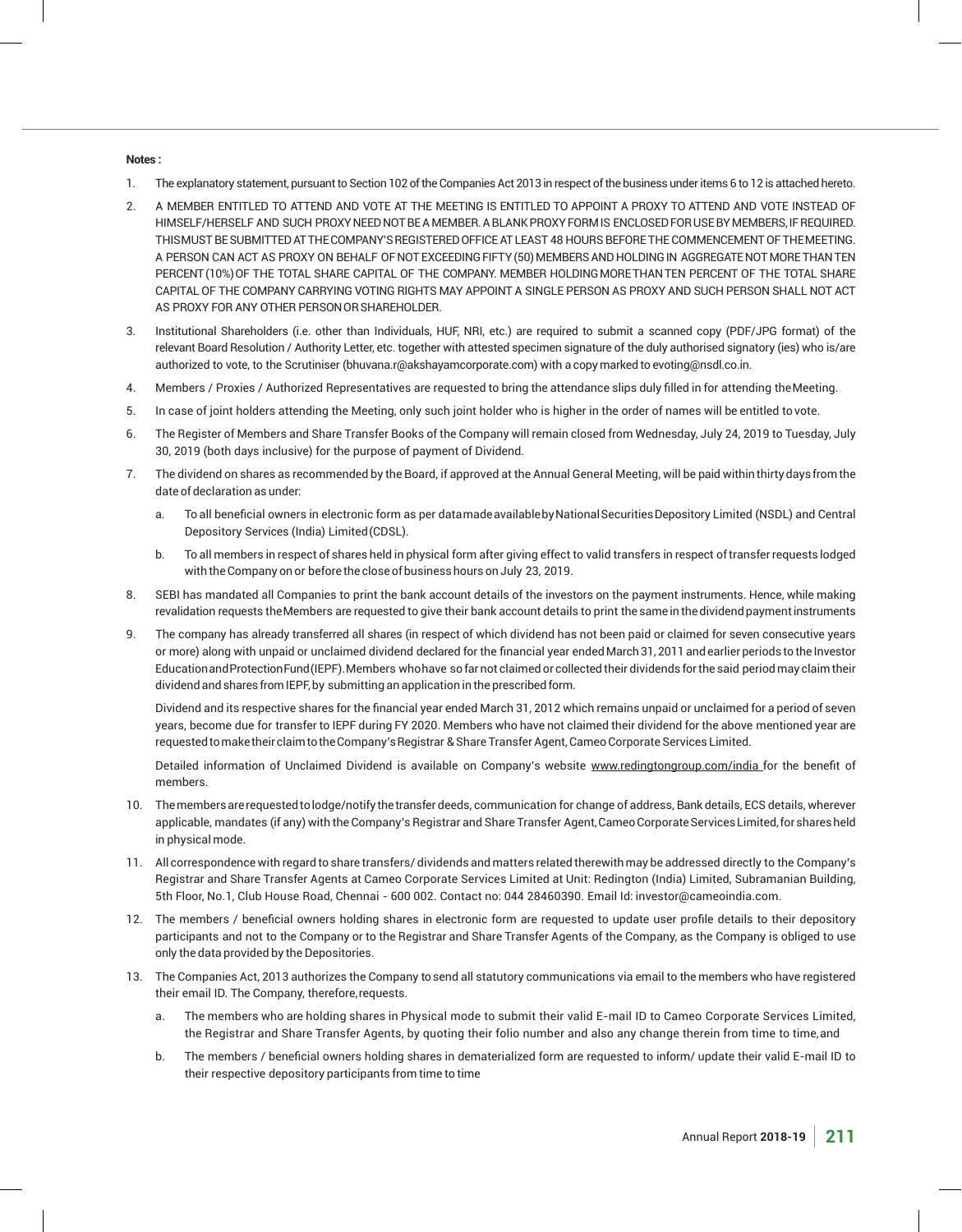

- 14. Electronic copies of the Annual Report and Notice are being sent to all the members whose email IDs are registered with the Company/ Depository Participants for communication purposes unless any member has requested for a hard copy of the same. For members who have not registered their email address, physical copy of the Annual Report and Notice are being sent in the permitted mode
- 15. Brief profiles of the Directors seeking appointment/re-appointment at the Annual General Meeting are provided in Annexure A to this notice
- 16. E-Voting:

 In compliance with the provisions of Section 108 of the Companies Act, 2013 and Rule 20 of the Companies (Management and Administration) Rules, 2014, the Company offers remote e-voting facility (e-voting from a place other than venue of the AGM) to all the members of the Company to cast their votes electronically on all the resolutions set forth in the notice. The Company has availed the facilities with National Securities Depository Limited (NSDL) for facilitating e-voting. The process and manner of e-voting is given below:

 The facility for voting shall also be made available at the venue of the AGM. The members attending the meeting, who have not already cast their vote through e-voting shall be able to exercise their voting rights at the meeting. The members who have already cast their vote through remote e-voting may attend the meeting but shall not be entitled to cast their vote again at the AGM

 The Company has appointed Ms. CS R Bhuvana, Practising Company Secretary, as the 'Scrutiniser' for conducting the E-Voting process in a fair and transparent manner.

The Board of Directors has appointed Mr.S. V.Krishnan, Chief Financial Officer and Whole Time Director and Mr. M. Muthukumarasamy, Secretary of the Company as the persons severally responsible for the entire e-voting process

 The Scrutiniser shall immediately after the conclusion of the General Meeting, unblock the votes in the presence of at least two (2) witnesses not in the employment of the Company and shall make a consolidated Scrutinizer's Report of the votes cast in favour or against, if any, forthwith to the Chairman within a period not exceeding 48 hours from the conclusion of the AGM.

 The results would be declared on or after the date of AGM of the Company by the Chairman or the person authorized by him. The Results declared along with the Scrutinizer's Report shall be placed on the Company's website www.redingtongroup.com/india and on the website of NSDL and shall be forwarded to the Stock Exchanges.

 The e-voting period commences on July 27, 2019 (9:00 am) and ends on July 29, 2019 (5:00 pm). The e-voting module will be disabled by NSDL for voting thereafter.

 The voting rights of members shall be in proportion to their shares of the paid up equity share capital of the Company as on the cut-off date i.e. July 23, 2019.

 Any person, who acquires shares of the Company and becomes a member of the Company after dispatch of the notice and holding shares as of the cut-off date i.e July 23, 2019, may obtain the login ID and password by sending a request at evoting@nsdl.co.in or investor@cameoindia.com. A person, whose name is recorded in the register of members or in the register of beneficial owners maintained by the depositories as on the cut-off date shall only be entitled to avail the facility of remote e-voting as well as voting at the AGM through ballot paper. A person who is not a member as on the cut off date should treat this Notice for information purpose only

|                                                  | <b>Contact Details</b>                           |                                                                                                                                                  |
|--------------------------------------------------|--------------------------------------------------|--------------------------------------------------------------------------------------------------------------------------------------------------|
| Company's Registrar and Share Transfer<br>Agents | Cameo Corporate Services Limited                 | Subramanian Building, 5th Floor, No.1,<br>Club House Road, Chennai - 600 002.<br>Contact no: 044 28460390.<br>Email Id: investor@ cameoindia.com |
| Scrutiniser                                      | Ms CS R Bhuvana, Practising Company<br>Secretary | bhuvana.r@ akshayamcorporate.com                                                                                                                 |
| <b>E-voting Facility Provider</b>                | National Securities Depository Limited<br>(NSDL) | evoting@nsdl.co.in.<br>toll free no.: 1800-222-990.                                                                                              |

## **The Instructions for members for e-voting are as under:**

The way to vote electronically on NSDL e-Voting system consists of "Two Steps" which are mentioned below:

Step 1: Log-in to NSDL e-Voting system at https://www.evoting.nsdl.com/

Step 2 : Cast your vote electronically on NSDL e-Voting system.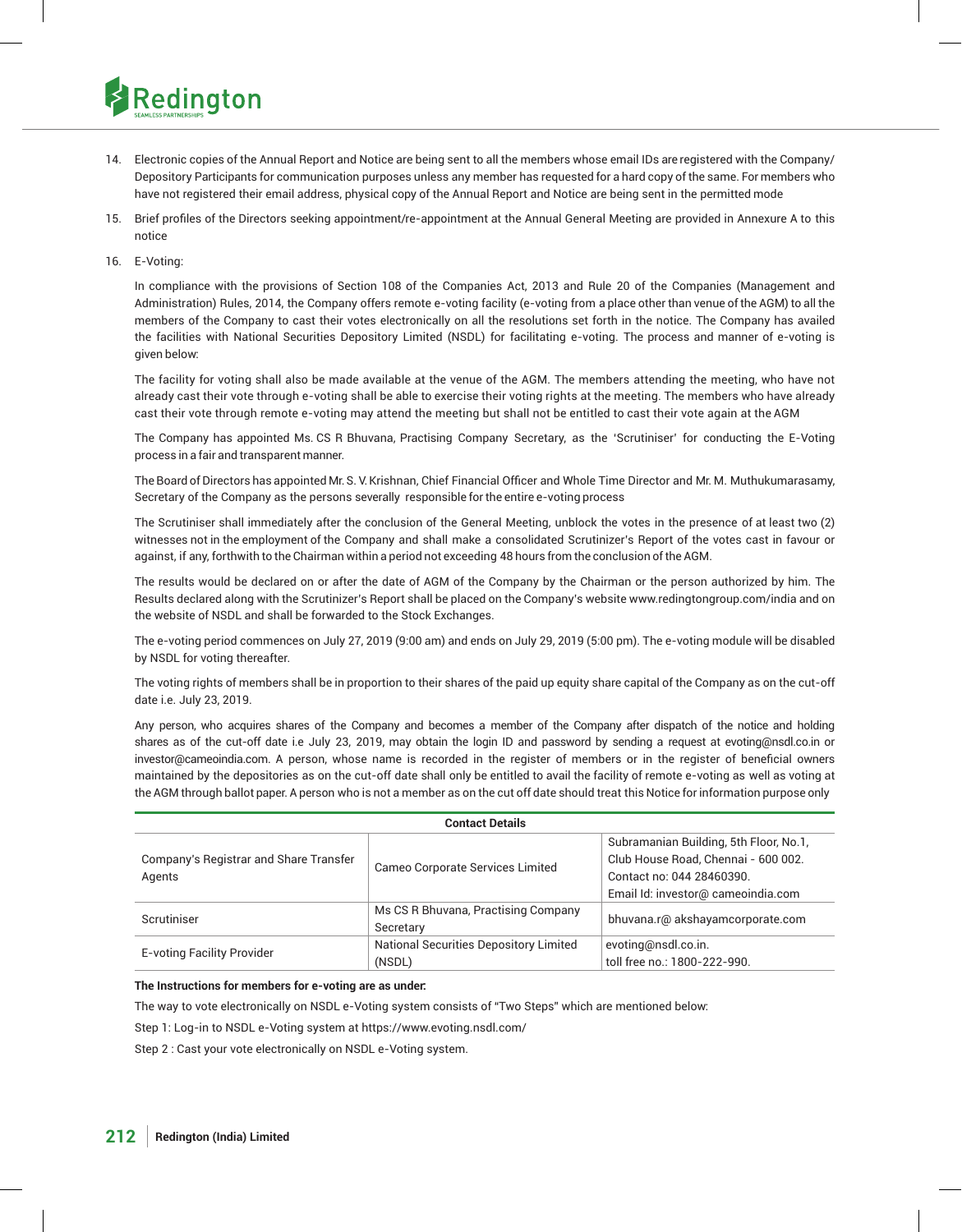Details on Step 1 is given below:

## **How to Log-in to NSDL e-Voting website?**

- 1. Visit the e-Voting website of NSDL. Open web browser by typing the following URL: https://www.evoting.nsdl.com/ either on a Personal Computer or on a mobile.
- 2. Once the home page of e-Voting system is launched, click on the icon "Login" which is available under 'Shareholders' section.
- 3. A new screen will open. You will have to enter your User ID, your Password and a Verification Code as shown on the screen.

 Alternatively, if you are registered for NSDL e-services i.e. IDeAS, you can log-in at https://eservices.nsdl.com/ with your existing IDeAS login. Once you log-in to NSDL eservices after using your log-in credentials, click on e-Voting and you can proceed to Step 2 i.e. Cast your vote electronically

## 4. Your User ID details are given below:

| <b>Manner of holding shares</b><br>i.e. Demat (NSDL or CDSL) or Physical | Your User ID is:                                                                                           |
|--------------------------------------------------------------------------|------------------------------------------------------------------------------------------------------------|
|                                                                          | a) For Members who hold shares in demat 8 Character DP ID followed by 8 Digit Client ID                    |
| account with NSDL.                                                       | For example if your DP ID is IN300*** and Client ID is 12****** then your user ID is                       |
|                                                                          | $IN300***12******$                                                                                         |
| b) For Members who hold shares in demat 16 Digit Beneficiary ID          |                                                                                                            |
| account with CDSL.                                                       | For example if your Beneficiary ID is 12*************** then your user ID is 12**************              |
|                                                                          | c) For Members holding shares in Physical EVEN Number followed by Folio Number registered with the company |
| Form.                                                                    | For example if folio number is 001*** and EVEN is 101456 then user ID is 101456001***                      |

## **5. Your password details are given below:**

- a) If you are already registered for e-Voting, then you can use your existing password to login and cast your vote.
- b) If you are using NSDL e-Voting system for the first time, you will need to retrieve the 'initial password' which was communicated to you. Once you retrieve your 'initial password', you need to enter the 'initial password' and the system will force you to change your password.
- c) How to retrieve your 'initial password'?
	- (i) If your email ID is registered in your demat account or with the company, your 'initial password' is communicated to you on your email ID. Trace the email sent to you from NSDL from your mailbox. Open the email and open the attachment i.e. a .pdf file. Open the .pdf file. The password to open the .pdf file is your 8-digit client ID for NSDL account, last 8 digits of client ID for CDSL account or folio number for shares held in physical form. The .pdf file contains your 'User ID' and your 'initial password'.
	- (ii) If your email ID is not registered, your 'initial password' is communicated to you on your postal address.
- 6. If you are unable to retrieve or have not received the "Initial password" or have forgotten your password:
	- a. Click on "Forgot User Details/Password"(If you are holding shares in your demat account with NSDL or CDSL) option available on www.evoting.nsdl.com.
	- b. Click on "Physical User Reset Password" (If you are holding shares in physical mode) option available on www.evoting.nsdl.com.
	- c. If you are still unable to get the password by aforesaid two options, you can send a request at evoting@nsdl.co.in mentioning your demat account number/folio number, your PAN, your name and your registered address
	- d. Members can also use the OTP (One Time Password) based login for casting the votes on the e-voting system of NSDL.
- 7. After entering your password, tick on Agree to "Terms and Conditions" by selecting on the check box
- 8. Now, you will have to click on "Login" button
- 9. After you click on the "Login" button, Home page of e-Voting will open

## **Details on Step 2 is given below:**

How to cast your vote electronically on NSDL e-Voting system?

- 1. After successful login at Step 1, you will be able to see the Home page of e-Voting. Click on e-Voting. Then, click on Active Voting Cycles.
- 2. After clicking on Active Voting Cycles, you will be able to see all the companies "EVEN" in which you are holding shares and whose voting cycle is in active status.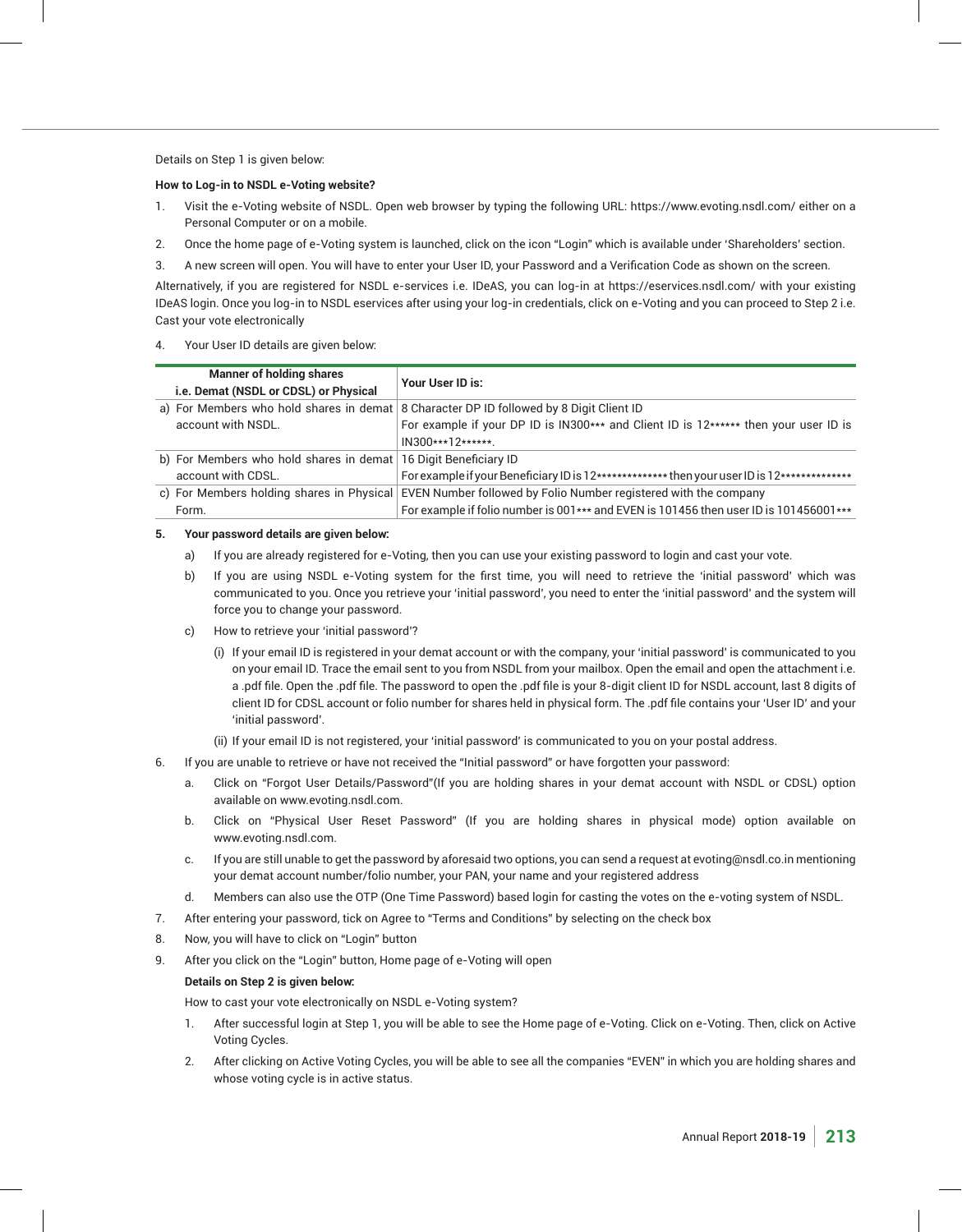

- 3. Select "EVEN" of company for which you wish to cast your vote.
- 4. Now you are ready for e-Voting as the Voting page opens.
- 5. Cast your vote by selecting appropriate options i.e. assent or dissent, verify/modify the number of shares for which you wish to cast your vote and click on "Submit" and also "Confirm" when prompted.
- 6. Upon confirmation, the message "Vote cast successfully" will be displayed.
- 7. You can also take the printout of the votes cast by you by clicking on the print option on the confirmation page.
- 8. Once you confirm your vote on the resolution, you will not be allowed to modify your vote

## **General Guidelines for shareholders**

- 1. Institutional shareholders (i.e. other than individuals, HUF, NRI etc.) are required to send scanned copy (PDF/JPG Format) of the relevant Board Resolution/ Authority letter etc. with attested specimen signature of the duly authorized signatory(ies) who are authorized to vote, to the Scrutinizer by e-mail to bhuvana.r@akshayamcorporate.com, with a copy marked to evoting@nsdl.co.in.
- 2. It is strongly recommended not to share your password with any other person and take utmost care to keep your password confidential. Login to the e-voting website will be disabled upon five unsuccessful attempts to key-in the correct password. In such an event, you will need to go through the "Forgot User Details/Password?" or "Physical User Reset Password?" option available on www.evoting.nsdl.com to reset the password.

 In case of any queries, you may refer the Frequently Asked Questions (FAQs) for Shareholders and e-voting user manual for Shareholders available at the download section of www.evoting.nsdl.com or call on toll free no.: 1800-222-990 or send a request at evoting@nsdl.co.in

## **Explanatory Statement to the Notice**

#### **Item No. 6 to 9**

Director Independence has become a key element of modern corporate governance globally. Regulators, scholars, companies and shareholders have all placed a strong emphasis on director independence to ensure that investors' interests are well-served. Independent directors with strong credentials have been found to enable institutionalisation of strong financial, legal and risk management systems.

Your company understands and appreciates the value of having independent directors with expertise in diverse fields on the board and the significant contributions they make to the growth and performance of the company. The company is today governed by a strong and independent Board which is richly diversified in terms of expertise, age, gender, culture etc. The company continues to strengthen the Board's leadership with relevant skill sets by undertaking an annual evaluation of the performance of the Directors and has a robust succession planning process in place for both the Board and the management team.

In May 2018, The Securities Exchange Board of India amended the SEBI (Listing Obligations and Disclosure Requirements) Regulations, 2015 (Listing Regulations) and mandated the appointment of at least one independent woman director on the Board with effect from April 1, 2019. Following the recommendations of the Nomination and Remuneration Committee, the Board of Directors at their meeting held on March 14, 2019 appointed Ms. Anita P Belani, who has rich experience and expertise in managing human capital, as an Independent Director for a period of three years with effect from April 1, 2019.

In the opinion of the Board of Directors, Ms. Anita P Belani, fulfils the conditions specified in the Act and the Rules made thereunder for being appointed as an Independent Director. The Company has also received a declaration from Ms. Anita P Belani that she fulfils the criteria of independence under Companies Act, 2013 and the Listing regulations.

Accordingly, the Board recommends the Resolution No. 6 in relation to the appointment of Ms. Anita P Belani, as Independent Director, for the approval of the members.

A brief profile of Ms. Anita P Belani is provided at Annexure A to this Notice.

Except for Ms. Anita P Belani, none of the Directors or Key Managerial Personnel of the Company or their relatives are concerned or interested in the resolution no. 6.

Further, your company is of the view that having independent directors who have a deep understanding of the company's businesses to be critical, especially at a time when the company's competitive and technological landscape is undergoing radical change. Their counsel will be extremely valuable as the company negotiates the impact of new age technologies and the consequent changes in its business models.

In compliance with the requirements of the Companies Act, 2013, Professor J Ramachandran, Mr V S Hariharan and Mr Keith WF Bradley were appointed as Independent Directors on the Board with the consent of the members for a period of five consecutive years.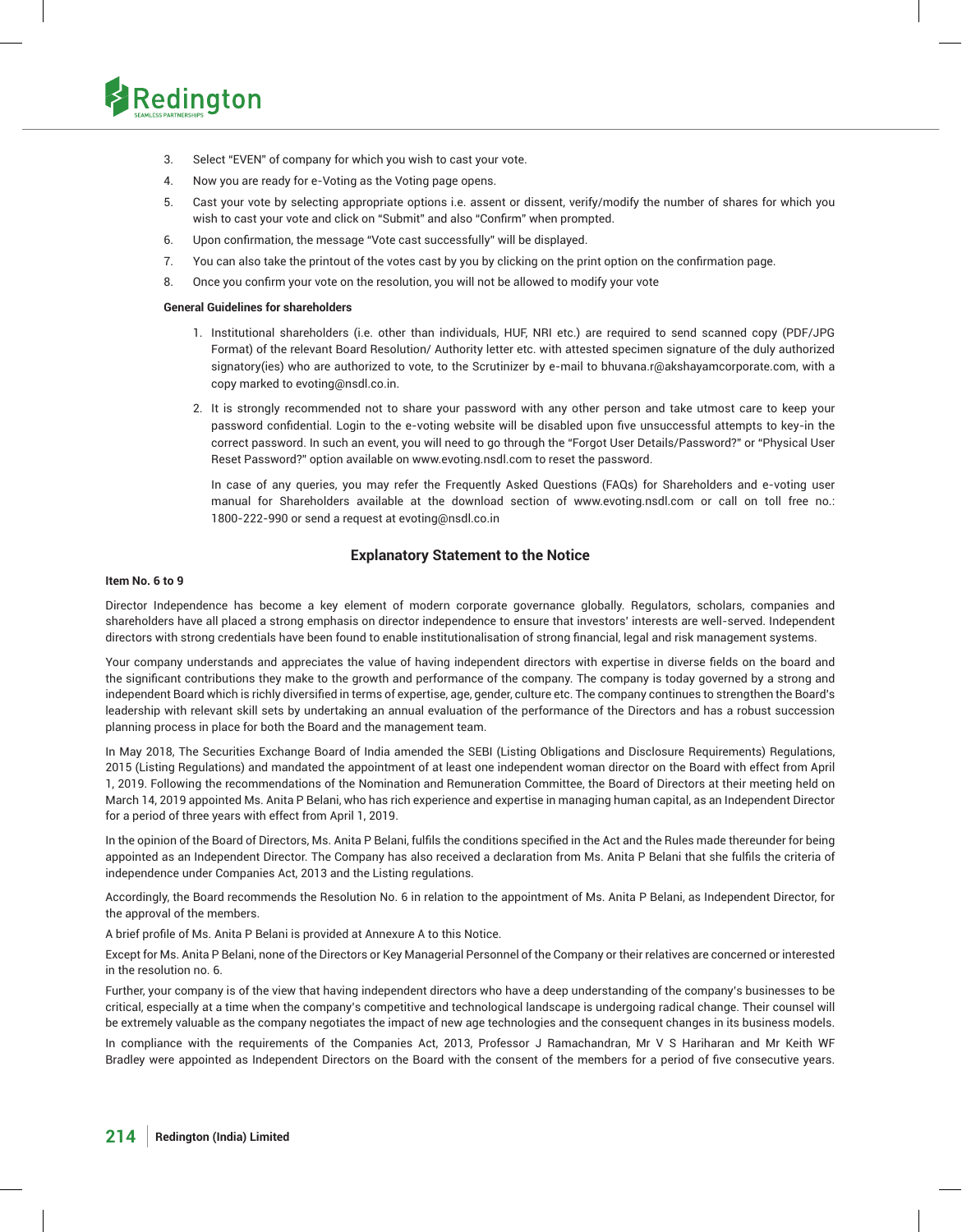The term of their appointment as an independent director would come to an end July 31, 2019. Based on the performance evaluation and on the recommendation of the Nomination and Remuneration Committee, the Board is of the opinion that the Company (and its leadership team) has received invaluable inputs from them during their present term as Independent Directors. It believes that their continued association will add immense value to the Company. Accordingly, it is proposed to re-appoint Professor J Ramachandran, Mr V S Hariharan and Mr Keith WF Bradley for a second term till March 31, 2024.

The aforesaid directors fulfil the conditions specified in the Act and rules made thereunder for their reappointment as Independent Directors for one more term. The Company has received declarations from the Directors that they fulfil the criteria of independence under the Companies Act, 2013 and the Listing Regulations. Hence your Board recommends the resolution nos. 7 to 9 for the approval of members.

The brief profiles of Professor J Ramachandran, Mr V S Hariharan and Mr Keith W F Bradley are provided in Annexure A to this notice.

Except for Professor J Ramachandran, Mr V.S. Hariharan and Mr Keith W F Bradley, none of the other Directors or Key Managerial Personnel of the Company or their relatives is concerned or interested in the resolution nos. 7 to 9.

#### **Professor J Ramachandran: Chairman of the Board**

Professor J Ramachandran is a Professor of Strategy at the Indian Institute of Management, Bangalore. A qualified Chartered and Cost Accountant and a Fellow of the Indian Institute of Management, Ahmedabad, he serves as an independent director on the board of leading Indian companies. He carries rich experience in corporate management and his work has been published in leading journals such as the Harvard Business Review, Strategic Management Journal, Global Strategy Journal and the Journal of International Business Studies.

The company, prior to the listing of its shares, inducted Professor Ramachandran to the Board as an independent director in 2006. In keeping with its strong commitment to the highest standards of corporate governance — exemplified by separating the Chair and CEO positions— appointed him as Chairman of the Board. He has since provided excellent leadership to the Board enabling it to function as the highest decision making body in the company. He devotes significant time and effort to the affairs of the Company. Apart from bringing independent judgment to bear on the Board's deliberations, especially on issues pertaining to strategy and performance, he has successfully harnessed the expertise of the various members of the Board by effectively leveraging the various committees of the board and with his skilful moderation of the discussions of the Board. As the Chairman, he conducts the Annual General Meetings of the Company in an able and professional manner.

In 2017, the promoters of the company divested their entire shareholding and Redington became a fully Board-led, professionally managed company. Since then the role of the Chairman of the Board has become even more significant. The company strongly believes Professor Ramachandran's leadership of the Board as an Independent Chairman will prove to be hugely beneficial— his counsel will enable it to effectively negotiate the myriad challenges it confronts in its strategic and operating environment.

Professor Ramachandran is eligible for one more term. The Board recommends his appointment in view of his immense contributions, accentuated more so on account of the promoter-less, professionally managed and Board-led nature of the Company. Also, Professor Ramachandran is just 61 years of age and that is an added advantage

#### **Mr V S Hariharan: Independent Director, Chairman of Nomination and Remuneration Committee, CSR Committee and Strategy Committee.**

Mr V S Hariharan graduated from the IIT-Madras and holds an MBA from IIM-Bangalore.

He has over 25 years of Sales, Marketing, and General Management experience across regional, national and global level roles in the Information Technology Industry. He started his career with Wipro in India and later relocated to Singapore with Hewlett-Packard (HP) where he spent over 18 years. In HP, Mr Hariharan held a number of positions as Vice President, leading different businesses ranging from the Global laser business, Asia Pacific Imaging and Printing Sales and field operations, Asia Pacific Graphic Solutions Business.

Co-opted on the Board in July 2012, Mr Hariharan is the Chairman of the Nomination and Remuneration Committee, Corporate Social Responsibility Committee and Strategy Committee of the Board. He is also a member of the Audit Committee and the Risk Management **Committee** 

Over the last few years, the Nomination and Remuneration Committee has made several key contributions such as Board surveys, to improve effectiveness of Board functioning, inducting new Directors to enhance competencies needed in the Board, succession planning and development for top management. Mr. Hariharan, as the Chairman of Nomination and Remuneration Committee, has provided leadership in the Committee on a variety of these topics. The Strategy Committee was formed to provide a framework and recommendation to the Board and guidance to the management team on key strategy areas, areas to invest in and areas to optimize. Mr. Hariharan with his vast experience in various transformations at companies like HP and Wipro provides valuable inputs and steering in the Strategy Committee.

Mr Hariharan, with his interest in social welfare, also heads the CSR Committee. With his guidance, the CSR activities of the Company are making a humble yet meaningful difference to the needy and challenged sections of the rural population.

#### **Mr Keith WF Bradley: Independent Director, Chairman of Risk Management Committee.**

Mr Keith WF Bradley is a Chartered Accountant from the United Kingdom, with a Masters of Accounting from the Queen's University of Belfast. He served as the Senior Executive Vice-President and President of Ingram Micro North America and played a vital role in developing strategies for the region. Mr. Bradley was responsible for the overall performance of Ingram Micro's US and Canadian operations.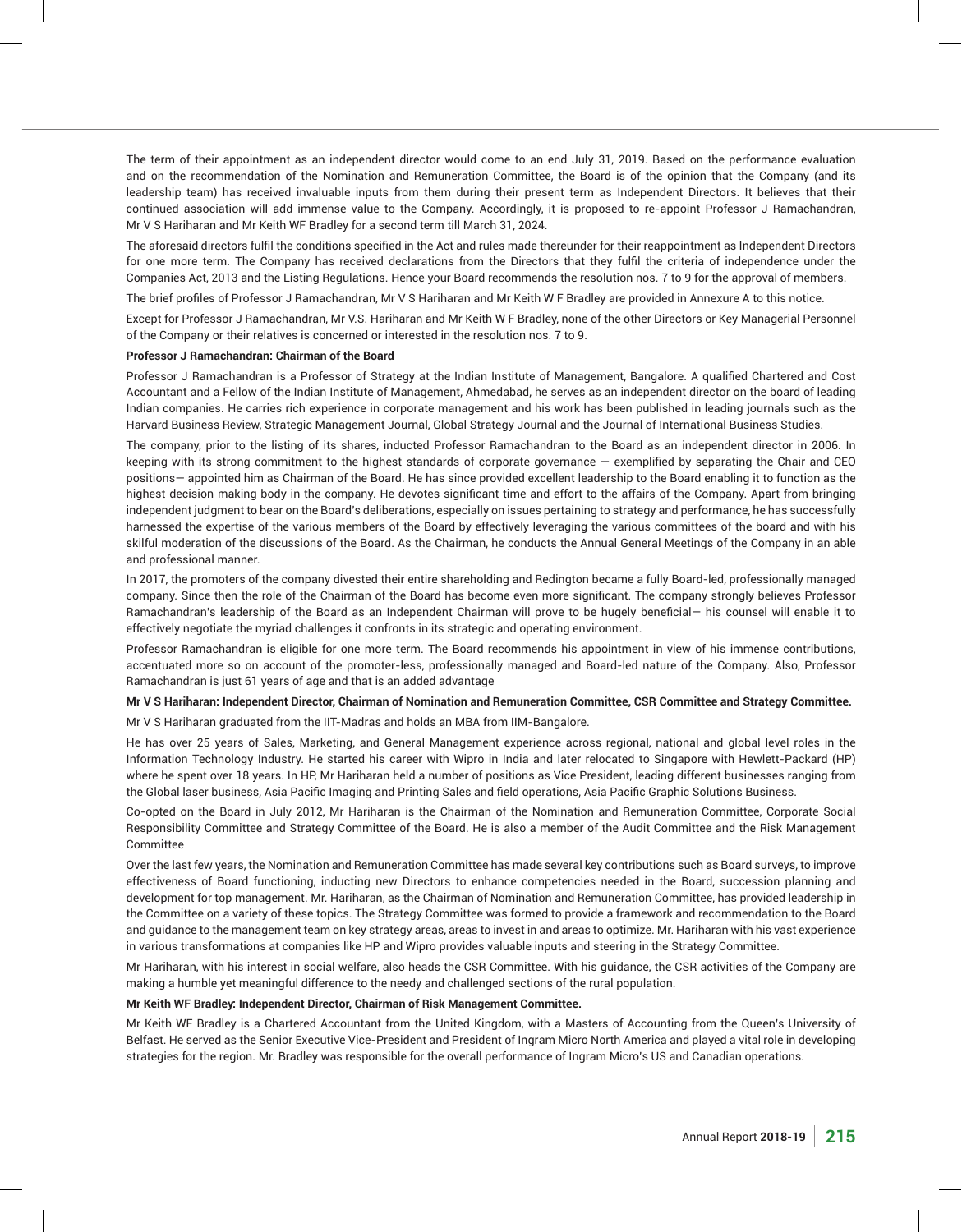

Co opted on the Board in April 2013, Mr Bradley is the Chairman of Risk Management Committee and member of the Audit Committee, Nomination and Remuneration Committee and the Corporate Social Responsibility Committee.

His vast experience in the distribution industry has endowed him with an all-encompassing, detailed understanding of the business and regulatory landscape, which has provided your Company with a vital edge in business expansion and decision-making.

For your Company, being one of the largest distributors of IT and IT-related products, technological expertise is an added advantage for being abreast with global technological trends and developments, and also in understanding market behaviour.

Thanks to his wide international experience, Mr Bradley has brought in a strong appreciation of global trends, perspectives and technological insights – this has helped the Company significantly in staying at the edge of technology and also for making informed business decisions. His contribution towards risk assessment and its management in overseas markets has been truly remarkable.

## **Item No. 10**

Mr. E. H. Kasturi Rangan (DIN: 01814089) was appointed as a Whole-Time Director at the Annual General Meeting held on July 27, 2016 for a period of three years with effect from May 24, 2016. As per his terms of appointment, his office as Whole-Time Director of the Company would have expired on May 23, 2019. The Nomination and Remuneration Committee and the Board of Directors of your Company felt that ProConnect Supply Chain Solutions Limited (ProConnect), a wholly owned subsidiary of the Company has immense potential to expand in the near future and decided that a senior management person to be appointed to focus and drive the growth of that entity. It suggested appointing Mr. E. H. Kasturi Rangan, who was responsible for the operations of ProConnect as its Managing Director. The Board took note of the consent of Mr. E.H. Kasturi Rangan to accept the new position at ProConnect. To concentrate more on his new responsibility, Mr. E.H. Kasturi Rangan tendered his resignation from the Board and the Board took note of the same.

The Nomination and Remuneration Committee acknowledging the contribution by Mr. S V Krishnan, Chief Financial Officer, recommended his elevation as the Whole Time Director of the Company in the place of Mr. E. H. Kasturi Rangan. Considering the recommendation of Nomination and Remuneration Committee, the Board of Directors approved appointment of Mr. S V Krishnan as Whole Time Director for a period of 3 years with effect from May 22, 2019 on the terms and conditions as set out below.

| Salary                                |                                               |
|---------------------------------------|-----------------------------------------------|
| <b>Basic Salary</b>                   | $\therefore$ Rs. 2,70,833/- per month         |
| Allowances                            | : Rs. 2,09,584/- per month                    |
| <b>Contribution to Provident Fund</b> | $: 12\%$ of basic salary                      |
| <b>Contribution to NPS</b>            | $\therefore$ 10% of basic salary              |
| Leave Travel Allowance                | $\therefore$ As per the policy of the Company |
|                                       |                                               |

#### **Performance Linked bonus**

As may be approved by the Nomination and Remuneration Committee subject to a maximum of Rs. 27.86 lakhs Per Annum

## **Annual Revision**

The salary and performance linked bonus shall be revised with an annual increment as may be decided by the Nomination and Remuneration committee. The annual increments will be merit based and taking into account the Company's performance.

#### **Employee benefits**

During the term of office, Mr. S. V. Krishnan will be entitled to all Employee benefit as per the policies of the Company. Subject to the approval of the Nomination and Remuneration Committee, Mr. S V Krishnan will be included as part of the incentive schemes of the Company including the share-based incentive schemes.

## **Expenses**

The Company will reimburse the expenses incurred by Mr. S. V. Krishnan in furtherance of or in connection with the performance of his duties, in accordance with the Company's policy.

#### **Minimum Remuneration**

The remuneration as set out above may be paid as the minimum remuneration to Mr. S. V. Krishnan, in the event of absence or inadequacy of profits in any financial year, provided that the total remuneration payable by way of salary, perquisites and any other allowance shall not exceed the ceiling provided in Section II of Part II of Schedule V of the Companies Act, 2013

Your Directors recommend the resolution 10 set out in the notice above, for the approval of the Members.

A brief profile of Mr. S. V. Krishnan is provided at Annexure A to this Notice.

Except Mr. S.V. Krishnan, None of the Directors and Key Managerial Personnel , of the Company or their relatives are concerned or interested in the resolution no. 10.

## **Item No. 11**

Harrow Investment Holding Limited (HIHL), the erstwhile promoters of the Company disinvested their entire stake in the Company on July 6, 2017. Post disinvestment they requested reclassification of their status as Promoter. At its meeting held on July 27, 2017, the Board took on record the request received from HIHL. Further, as required under SEBI (Listing Obligations and Disclosure Requirements) Regulations, 2015 the Company obtained an approval from the shareholders during November 2017.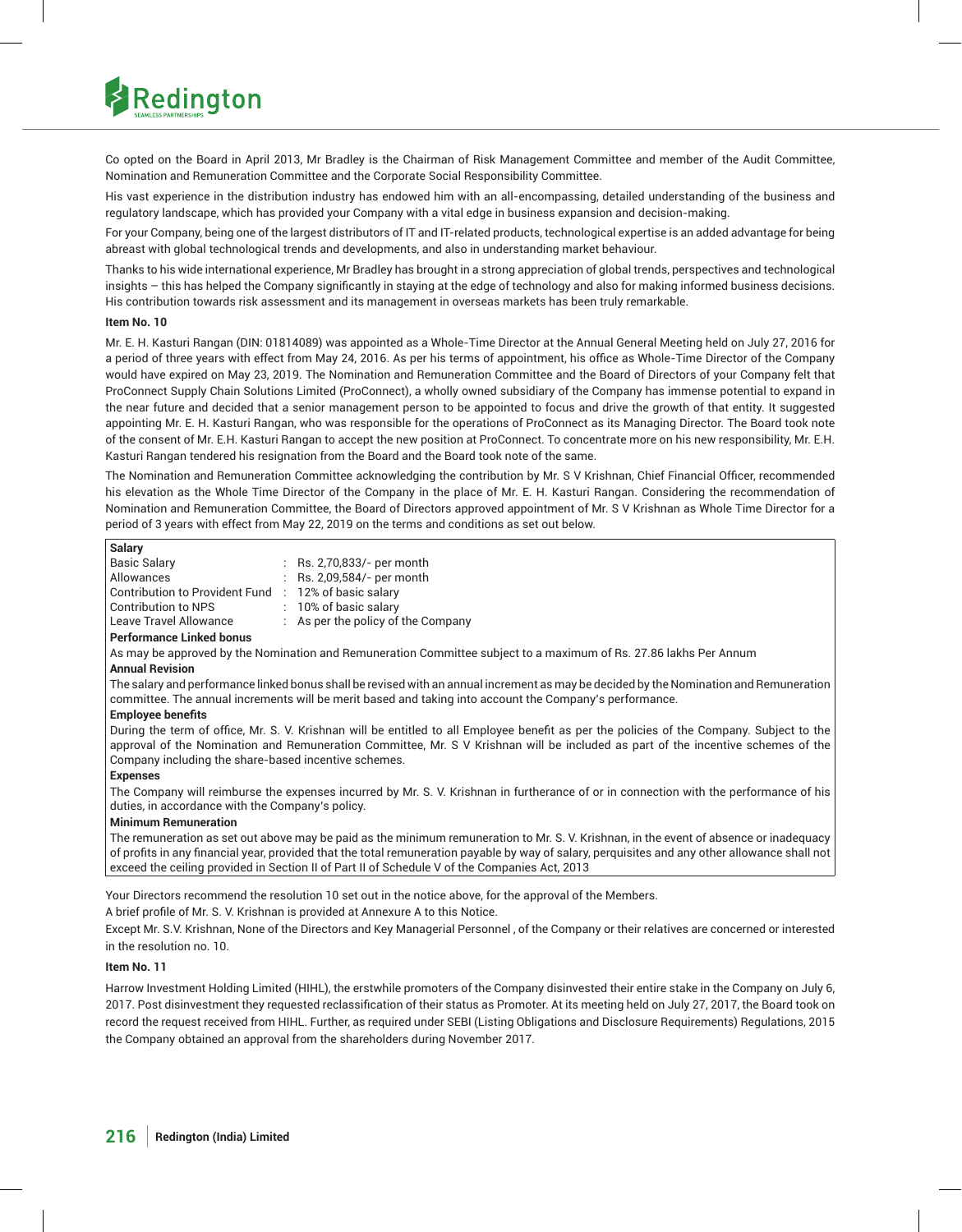The Company made an application to the stock exchanges for reclassification of HIHL's status as Promoter. One of the conditions under erstwhile SEBI (LODR) Regulations, for reclassifying the promoter status and recognizing the Company as professionally managed was that there shall be 'No person holding more than 1% of the paid-up equity capital of the company'. Synnex and Standard Chartered PE held more than 1%.

The Company made an application to SEBI to obtain relaxation from the condition that, there shall be 'No person holding more than 1% of the paid-up equity capital of the company'. SEBI did not accept to our request, due to policy concerns in the matter.

On November 16, 2018, SEBI modified the 'Conditions for re-classification of any person as 'promoter/public' by amending SEBI (LODR) Regulations. In particular, the condition that 'no person shall hold more than 1% of the paid-up equity capital of the company' for being considered as a professionally managed company was removed. SEBI brought in the concept of 'Listed entity with no promoter' in the place of 'Professionally Managed'.

Pursuant to SEBI (LODR) ( Sixth Amendment) Regulations, 2018, the Company is now required to obtain fresh approval from the Board and shareholders of the Company for reclassifying HIHL as 'public'.

Considering the above, the Board at its meeting held on March 14, 2019 considered and approved the request of HIHL for reclassifying their status as 'public'.

The Board recommends the resolution No. 11 for the approval of members.

None of the Directors, Key Managerial Personnel of the Company or their relatives are concerned or interested in the resolution no. 11 set out in this Notice.

#### **Item No. 12**

The Company had appointed Ernst & Young LLP, Singapore (EY) as Auditors for the Branch office at Singapore for the Financial Year 2018-19, in the Annual General Meeting held on July 30, 2018. As the term of office of EY has expired, it is proposed to reappoint EY, as Auditors for the Branch office at Singapore for the Financial Year 2019-20.

The Board recommends the resolution No. 12 for the approval of members.

None of the Directors, Key Managerial Personnel of the Company or their relatives are concerned or interested in the resolution no. 12 set out in this Notice.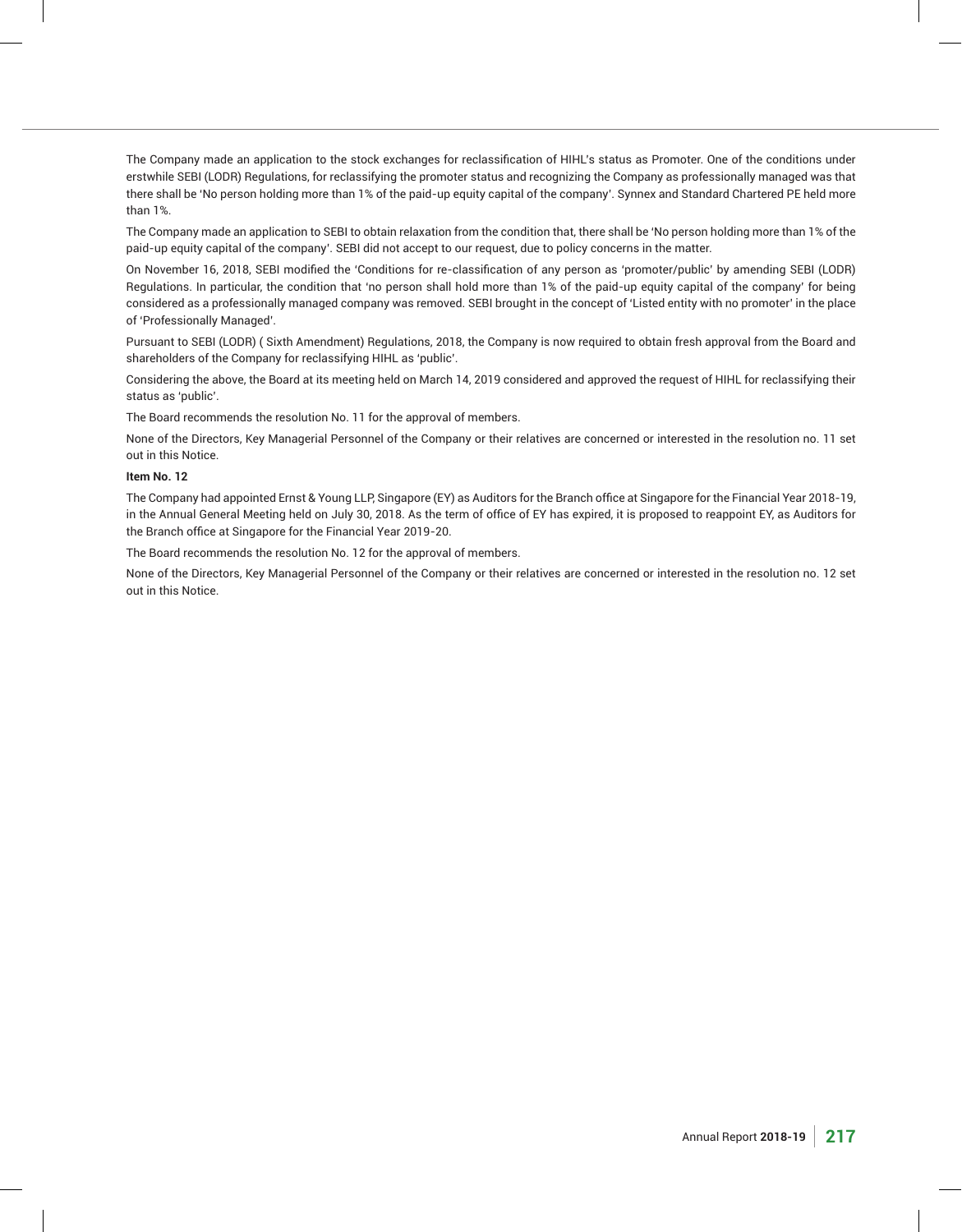|                                                                                                        | Ms. Anita P Belani                                                                                                                                                                                                                                                                                                                                                                                                                                                                                                                                                                                                                                                                                                                                                                                                                                                                                                                                                                                                                      | Mr.Udai Dhawan                                                                                                                                                                                                                                                                                                                                                                                                                                                                                                                                                                                                                                                                                                                                                                                    | Ms. Chen, Yi-Ju                                                                                                                                                                                                                                                                                                                                                                                                                                                                                                                            | Mr. S.V. Krishnan                                                                                                                                                                                                                                                                                                                                                                                                                                                                                                                  |
|--------------------------------------------------------------------------------------------------------|-----------------------------------------------------------------------------------------------------------------------------------------------------------------------------------------------------------------------------------------------------------------------------------------------------------------------------------------------------------------------------------------------------------------------------------------------------------------------------------------------------------------------------------------------------------------------------------------------------------------------------------------------------------------------------------------------------------------------------------------------------------------------------------------------------------------------------------------------------------------------------------------------------------------------------------------------------------------------------------------------------------------------------------------|---------------------------------------------------------------------------------------------------------------------------------------------------------------------------------------------------------------------------------------------------------------------------------------------------------------------------------------------------------------------------------------------------------------------------------------------------------------------------------------------------------------------------------------------------------------------------------------------------------------------------------------------------------------------------------------------------------------------------------------------------------------------------------------------------|--------------------------------------------------------------------------------------------------------------------------------------------------------------------------------------------------------------------------------------------------------------------------------------------------------------------------------------------------------------------------------------------------------------------------------------------------------------------------------------------------------------------------------------------|------------------------------------------------------------------------------------------------------------------------------------------------------------------------------------------------------------------------------------------------------------------------------------------------------------------------------------------------------------------------------------------------------------------------------------------------------------------------------------------------------------------------------------|
| Name of the Director                                                                                   |                                                                                                                                                                                                                                                                                                                                                                                                                                                                                                                                                                                                                                                                                                                                                                                                                                                                                                                                                                                                                                         |                                                                                                                                                                                                                                                                                                                                                                                                                                                                                                                                                                                                                                                                                                                                                                                                   |                                                                                                                                                                                                                                                                                                                                                                                                                                                                                                                                            |                                                                                                                                                                                                                                                                                                                                                                                                                                                                                                                                    |
|                                                                                                        | (DIN 01532511)                                                                                                                                                                                                                                                                                                                                                                                                                                                                                                                                                                                                                                                                                                                                                                                                                                                                                                                                                                                                                          | (DIN 03048040)                                                                                                                                                                                                                                                                                                                                                                                                                                                                                                                                                                                                                                                                                                                                                                                    | (DIN 08031113)                                                                                                                                                                                                                                                                                                                                                                                                                                                                                                                             | (DIN 07518349)                                                                                                                                                                                                                                                                                                                                                                                                                                                                                                                     |
| Date of Birth                                                                                          | January 19, 1964                                                                                                                                                                                                                                                                                                                                                                                                                                                                                                                                                                                                                                                                                                                                                                                                                                                                                                                                                                                                                        | January 17, 1973                                                                                                                                                                                                                                                                                                                                                                                                                                                                                                                                                                                                                                                                                                                                                                                  | July 09, 1972                                                                                                                                                                                                                                                                                                                                                                                                                                                                                                                              | April 21, 1973                                                                                                                                                                                                                                                                                                                                                                                                                                                                                                                     |
| Age                                                                                                    | 55                                                                                                                                                                                                                                                                                                                                                                                                                                                                                                                                                                                                                                                                                                                                                                                                                                                                                                                                                                                                                                      | 46                                                                                                                                                                                                                                                                                                                                                                                                                                                                                                                                                                                                                                                                                                                                                                                                | 46                                                                                                                                                                                                                                                                                                                                                                                                                                                                                                                                         | 45                                                                                                                                                                                                                                                                                                                                                                                                                                                                                                                                 |
| Date of Appointment /<br>Reappointment                                                                 | April 1, 2019                                                                                                                                                                                                                                                                                                                                                                                                                                                                                                                                                                                                                                                                                                                                                                                                                                                                                                                                                                                                                           | January 10, 2017                                                                                                                                                                                                                                                                                                                                                                                                                                                                                                                                                                                                                                                                                                                                                                                  | December 26, 2017                                                                                                                                                                                                                                                                                                                                                                                                                                                                                                                          | May 22, 2019                                                                                                                                                                                                                                                                                                                                                                                                                                                                                                                       |
| Experience                                                                                             | Capital. In her previous roles she has<br>the Operating Partner with Gaja<br>as Country Head India for Right<br>Anita has previously worked with<br>human capital leader. She is currently<br>been the Managing Director India<br>Russell Reynolds Associates<br>Sun Microsystems in San Francisco<br>seasoned<br>experience as a senior business &<br>and has lead consulting businesses<br>Management and Watson Wyatt. Ms.<br>position,<br>and American Express TRS. She is an<br>ICF Accredited Executive Coach and<br>has 15 years of coaching experience<br>coached<br>executives<br>years of<br>KPMG in the USA, Jardine Fleming<br>across various sectors. Ms. Anita<br>keen interest in mentoring<br>startups and is a key member of<br>the Lead Angels network & Tcrowd<br>in early<br>professional with over 30<br>which focus on investing<br>in a strategic global HR<br>$\sigma$<br>under her belt having<br>level<br>Ms. Anita P Belani is<br>stage companies.<br>C-suite<br>several<br>takes<br>$\overline{\mathsf{P}}$ | Managing<br>Chartered Private Equity (SCPE) in<br>India. He joined SCPE in 2008 and<br>investments<br>of the fund's portfolio<br>corporate<br>States. Udai's roles have included<br>has been involved in a substantial<br>corporate<br>positions with Kotak Mahindra<br>in investment<br>Director and the Head for Standard<br>in India, and serves on the board<br>SCPE, Udai<br>worked for 13 years in financial<br>finance, both in India and the United<br>Capital in investment banking, with<br>Sabre Inc. in corporate development,<br>banking, and with Arthur Andersen in<br>corporate finance advisory.<br>a<br>$\overline{5}$<br>and<br>Prior to<br>SCPE's<br>Mr.Udai Dhawan is<br>JP Morgan<br>focused<br>M&A<br>number of<br>companies.<br>of many<br>investing,<br>services<br>with | Ms. Chen, Yi-Ju has 20 years of<br>she  <br>is in charge of overseas subsidiaries<br>investment<br>Financial<br>Investment and IT industry with solid<br>experience in Corporate Finance.<br>She joined Synnex in 2008 and now<br>she worked with CMC Magnetics<br>including the cases in Indonesia and<br>Synnex,<br>Corporation, Argus Technologies and<br>participated in several JV projects,<br>In Synnex,<br>joining<br>$\equiv$<br>and<br>working experience<br>Prior to<br>Lite-On Group.<br>management.<br>management<br>Vietnam. | a Chartered<br>and<br>a Company Secretary. He has over<br>two decades of industry experience<br>Limited and is also a Director on the<br>Board of ProConnect Supply Chain<br>Solutions Limited. Prior to joining<br>Redington, he was employed with<br>He is the Chairman of the Board<br>of Ensure Support Services (India)<br>Presently, he is the Chief Financial<br>and joined Redington in May 1998.<br>Officer of Redington (India) Limited<br>Accountant, Cost Accountant<br>Mr. S.V. Krishnan is<br>Ashok Leyland Limited. |
| Qualifications                                                                                         | Miranda<br>MBA from XLRI, Jamshedpur and B.A<br>(Hons.) in Economics from<br>House, University of Delhi                                                                                                                                                                                                                                                                                                                                                                                                                                                                                                                                                                                                                                                                                                                                                                                                                                                                                                                                 | University of Pennsylvania and is<br>School,<br>Accountant from the<br>Institute of Chartered Accountants<br>MBA from the Wharton<br>a Chartered<br>of India.                                                                                                                                                                                                                                                                                                                                                                                                                                                                                                                                                                                                                                     | with  <br>from<br>Graduate in Agri-Economics<br>Taiwan University,<br>major in International Finance<br>National                                                                                                                                                                                                                                                                                                                                                                                                                           | Cost<br>Accountant and Company Secretary<br>Accountant,<br>Chartered                                                                                                                                                                                                                                                                                                                                                                                                                                                               |
| Expertise in Specific<br>Functional Area                                                               | Human Resources Management                                                                                                                                                                                                                                                                                                                                                                                                                                                                                                                                                                                                                                                                                                                                                                                                                                                                                                                                                                                                              | Business Strategy                                                                                                                                                                                                                                                                                                                                                                                                                                                                                                                                                                                                                                                                                                                                                                                 | Corporate Finance                                                                                                                                                                                                                                                                                                                                                                                                                                                                                                                          | Corporate Finance                                                                                                                                                                                                                                                                                                                                                                                                                                                                                                                  |
| Companies other than<br>Indian Public Limited<br>Directorship in other<br>Redington (India)<br>Limited | Eternis Fine Chemicals Limited<br>÷,                                                                                                                                                                                                                                                                                                                                                                                                                                                                                                                                                                                                                                                                                                                                                                                                                                                                                                                                                                                                    | Craftsman Automation Limited<br>Ocean Sparkle Limited<br>Prime Focus Limited<br>Powerica Limited<br>- 994                                                                                                                                                                                                                                                                                                                                                                                                                                                                                                                                                                                                                                                                                         | $\equiv$                                                                                                                                                                                                                                                                                                                                                                                                                                                                                                                                   | Ensure Support Services (India)<br>ProConnect Supply Chain<br>Solutions Limited<br>Limited<br>2.                                                                                                                                                                                                                                                                                                                                                                                                                                   |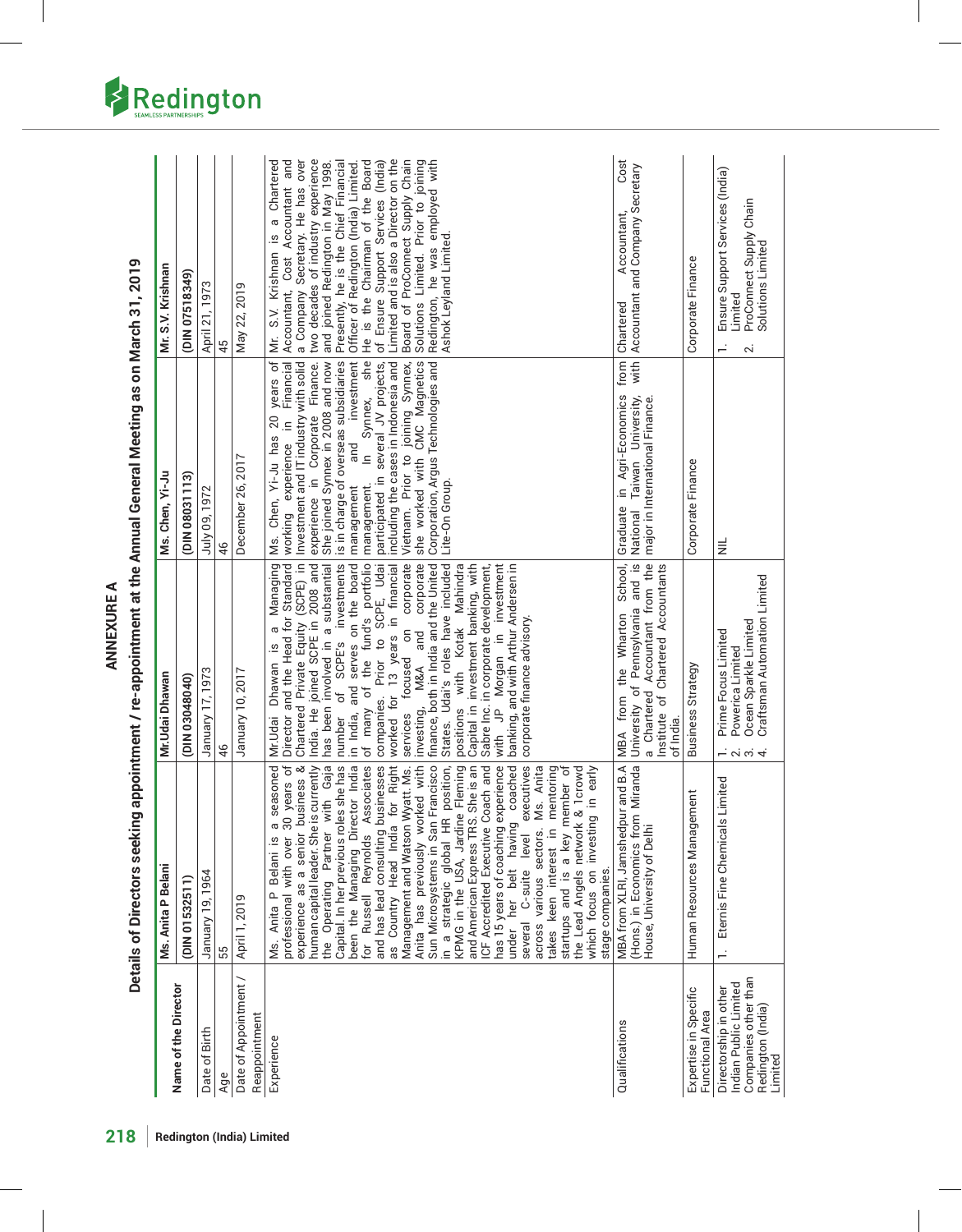| Ensure Support Services (India)<br>Ensure Support Services (India)<br>Ensure Support Services (India)<br>Solutions Limited [Chairman]<br>ProConnect Suuply Chain<br>ProConnect Supply Chain<br><b>Nomination &amp; Remuneration</b><br>Solutions Limited<br>Audit Committee:<br><b>CSR Committee:</b><br>Committee:<br>Limited<br>Limited<br>Limited<br>$\sim$<br>$\sim$ | 50408 shares                           | May 22, 2019 to May 21, 2022        | $\equiv$                                                                                            | Mr. Keith WF Bradley  | (DIN 06564581)       | November 17, 1963 | 55             | July 31, 2014                        | to M/s Walt Disney Consumer Products before<br>M/s PriceWaterhouseCoopers, UK and moved<br>services. Mr. Bradley started his career with<br>for overall performance of Ingram Micro's<br>Executive Vice President and President of<br>Mr. Keith WF Bradley served as the Senior<br>had introduced several new divisions and<br>Ingram Micro North America and played<br>leadership, Ingram Micro North America<br>US and Canadian operations. Under his<br>the region. Mr. Bradley was responsible<br>a vital role in developing strategies for<br>joining Ingram Micro.                                                                                                                                                                                                                             | Chartered Accountant from the United Kingdom<br>and Masters in Accounting from the Queen's<br>University of Belfast |
|--------------------------------------------------------------------------------------------------------------------------------------------------------------------------------------------------------------------------------------------------------------------------------------------------------------------------------------------------------------------------|----------------------------------------|-------------------------------------|-----------------------------------------------------------------------------------------------------|-----------------------|----------------------|-------------------|----------------|--------------------------------------|------------------------------------------------------------------------------------------------------------------------------------------------------------------------------------------------------------------------------------------------------------------------------------------------------------------------------------------------------------------------------------------------------------------------------------------------------------------------------------------------------------------------------------------------------------------------------------------------------------------------------------------------------------------------------------------------------------------------------------------------------------------------------------------------------|---------------------------------------------------------------------------------------------------------------------|
| $\equiv$                                                                                                                                                                                                                                                                                                                                                                 | $\equiv$                               | Subject to retirement by rotation   | $\equiv$                                                                                            |                       |                      |                   |                |                                      | business, Asia Pacific Sales and<br>- a Global                                                                                                                                                                                                                                                                                                                                                                                                                                                                                                                                                                                                                                                                                                                                                       |                                                                                                                     |
| Craftsman Automation Limited<br>Craftsman Automation Limited<br><b>Nomination &amp; Remuneration</b><br>Ocean Sparkle Limited<br>Ocean Sparkle Limited<br>Powerica Limited<br>Powerica Limited                                                                                                                                                                           |                                        | Subject to retirement by rotation   |                                                                                                     | Mr. V.S. Hariharan    | (DIN 05352003)       | April 4, 1962     | 56             | July 31, 2014                        | Mr. V.S. Hariharan has over 22 years of<br>experience in sales, marketing, operations<br>and general management experience across<br>Global, Regional and Country level roles in<br>Packard (HP) for more than 18 years. In HP,<br>Mr. Hariharan held a number of positions<br>different business ranging from Worldwide<br>the Information Technology Industry. Starting<br>his career with Wipro in India, he relocated<br>to Singapore and associated with Hewlett-<br>and was promoted as Vice President leading<br>Field Operations and Asia Pacific Graphic<br>Solutions. He is the co-founder and CEO of<br>Business based on Solar Portable Solutions<br>Third Wave Power Pte Limited<br>based out of Singapore.<br>laser                                                                    | Graduate from IIT-Madras and an MBA from<br>ndian Institute of Management, Bangalore                                |
| <b>Audit Committee:</b><br>1. Powerica Limit<br><b>CSR Committee:</b><br>Committee:<br>$\sim$<br>က<br>$\sim$<br>Eternis Fine Chemicals Limited<br>Eternis Fine Chemicals Limited<br><b>Nomination &amp; Remuneration</b><br>Audit Committee:<br>[Chairman]<br>Committee:<br>$\frac{1}{2}$                                                                                | $\equiv$<br>$\equiv$                   | 22<br>April 1, 2019 to March 31, 20 | $\equiv$<br>$\equiv$                                                                                | Prof. J. Ramachandran | (DIN 00004593)       | June 1, 1957      | $\overline{6}$ | July 31, 2014                        | focuses on the<br>governance. His work has been published<br>among others in the Harvard Business<br>associations, including the Tata Steel IIM-B<br>a Professor of<br>Strategy at the Indian Institute of Management,<br>strategic and organizational challenges of<br>Journal,<br>of International Business Studies<br>and Global Strategy Journal. His research<br>has won multiple best paper proceedings<br>and the IMD FDC Award from the Academy of<br>with the Best Case Awards from various<br>Award. Over the years, he has won multiple<br>Management, USA. He has been recognized<br>firms - spanning areas of genesis, growth and<br>Bangalore.<br>Management<br>Prof. J. Ramachandran is<br>Best Teacher Awards at IIM I<br>Bangalore. His research<br>Strategic<br>Journal<br>Review, | Fellow of the Indian Institute of Management,<br>Chartered and<br>Ahmedabad and a Qualified<br>Cost Accountant      |
| Companies other than<br>Indian Public Limited<br>Redington (India)<br>Chairmanship in<br>Committees of<br>Membership<br>Limited                                                                                                                                                                                                                                          | Shareholding details in<br>the Company | Period of appointment               | the Directors, Manager<br>Managerial Personnel<br>Relationship between<br>and other Key<br>Inter-se |                       | Name of the Director | Date of Birth     | Age            | Date of Appointment<br>Reappointment | Experience                                                                                                                                                                                                                                                                                                                                                                                                                                                                                                                                                                                                                                                                                                                                                                                           | Qualifications                                                                                                      |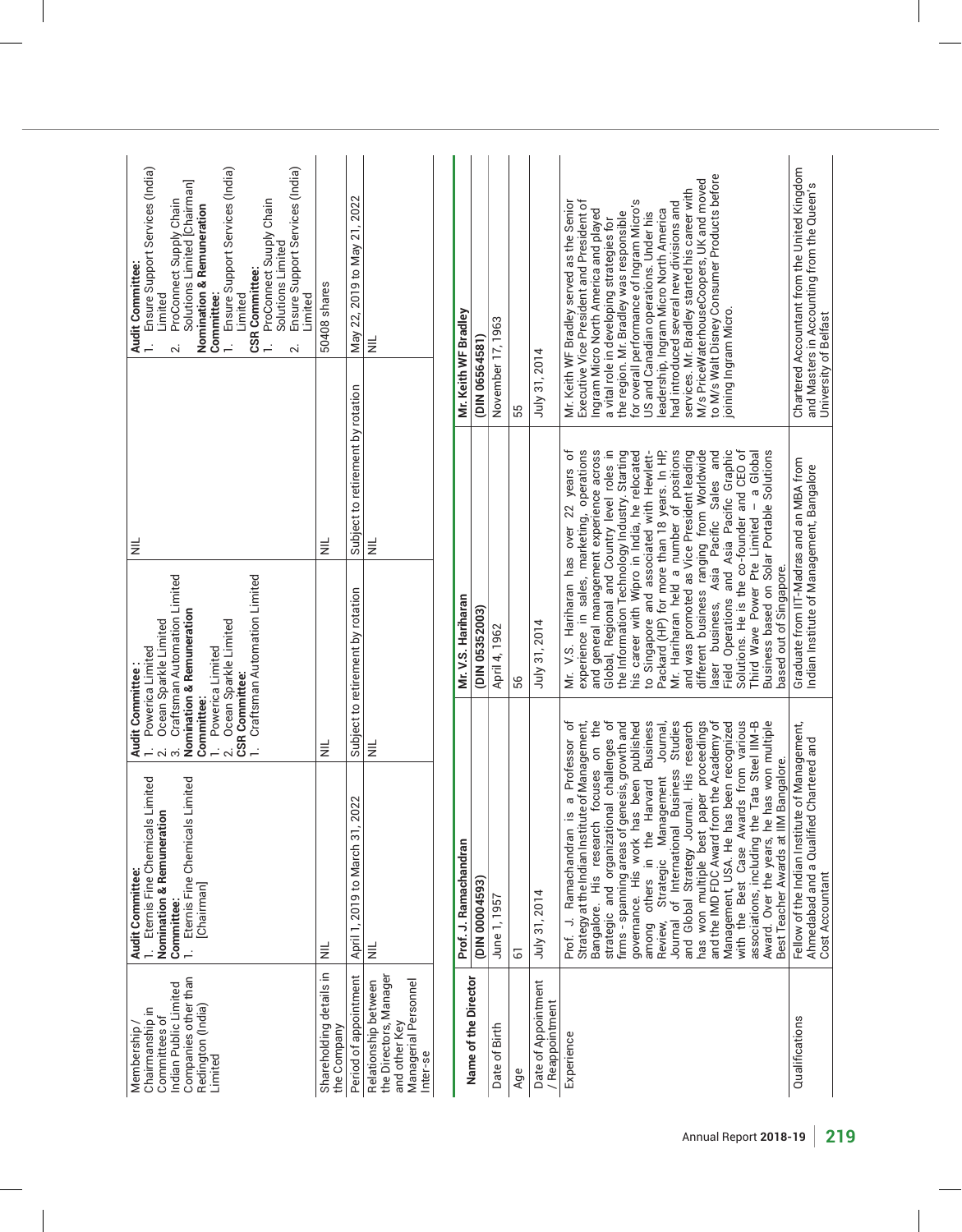| Business Strategy<br>$\equiv$                                                                                                                               | $\equiv$                                                                                                                                                                                                                                                                                                                                                                                                                                                                                                                | $\equiv$                               | August 1, 2019 to March 31, 2024   | $\equiv$                                                                                            |
|-------------------------------------------------------------------------------------------------------------------------------------------------------------|-------------------------------------------------------------------------------------------------------------------------------------------------------------------------------------------------------------------------------------------------------------------------------------------------------------------------------------------------------------------------------------------------------------------------------------------------------------------------------------------------------------------------|----------------------------------------|------------------------------------|-----------------------------------------------------------------------------------------------------|
| 1. Rex-Tone Industries Limited<br>Business Strategy                                                                                                         | $\equiv$                                                                                                                                                                                                                                                                                                                                                                                                                                                                                                                | $\equiv$                               | August 1, 2019 to March 31, 2024   | $\equiv$                                                                                            |
| Strategic Management; International Business<br>Reliance Communications Limited<br>Sasken Technologies Limited<br>Reliance Infratel Limited<br>$\sim$<br>က် | Sasken Technologies Limited [Chairman]<br>mited [Chairman]<br>Nomination and Remuneration Committee:<br>Stakeholders' Relationship Committee:<br>Reliance Communications Limited<br>Reliance Communications Limited<br>Reliance Communications Limited<br>Reliance Communications Limited<br>imited<br>Reliance Infratel Limited<br>Reliance Infratel Limited<br>Reliance Infratel Limited<br>Sasken Technologies Li<br>Sasken Technologies Li<br>Audit Committee:<br><b>CSR Committee:</b><br>$\overline{\mathcal{N}}$ | 5000 shares                            | 2024<br>August 1, 2019 to March 31 | $\equiv$                                                                                            |
| Indian Public Limited<br>Directorship in other<br>Specific Functional<br>Companies other<br>than Redington<br>(India) Limited<br>Expertise in<br>Area       | Companies other than<br>Indian Public Limited<br>Redington (India)<br>Chairmanship of<br>Committees in<br>Membership<br>Limited                                                                                                                                                                                                                                                                                                                                                                                         | Shareholding details<br>in the Company | appointment<br>Period of           | Relationship between<br>Manager and other<br>Personnel Inter-se<br>Key Managerial<br>the Directors, |

refer to the Report on Corporate Governance which is a For details such as number of Board Meetings attended during the year, remuneration drawn and sought to be paid, please refer to the Report on Corporate Governance which is a sought to be paid, please during the year, remuneration drawn and For details such as number of Board Meetings attended<br>part of this Annual Report. part of this Annual Report.

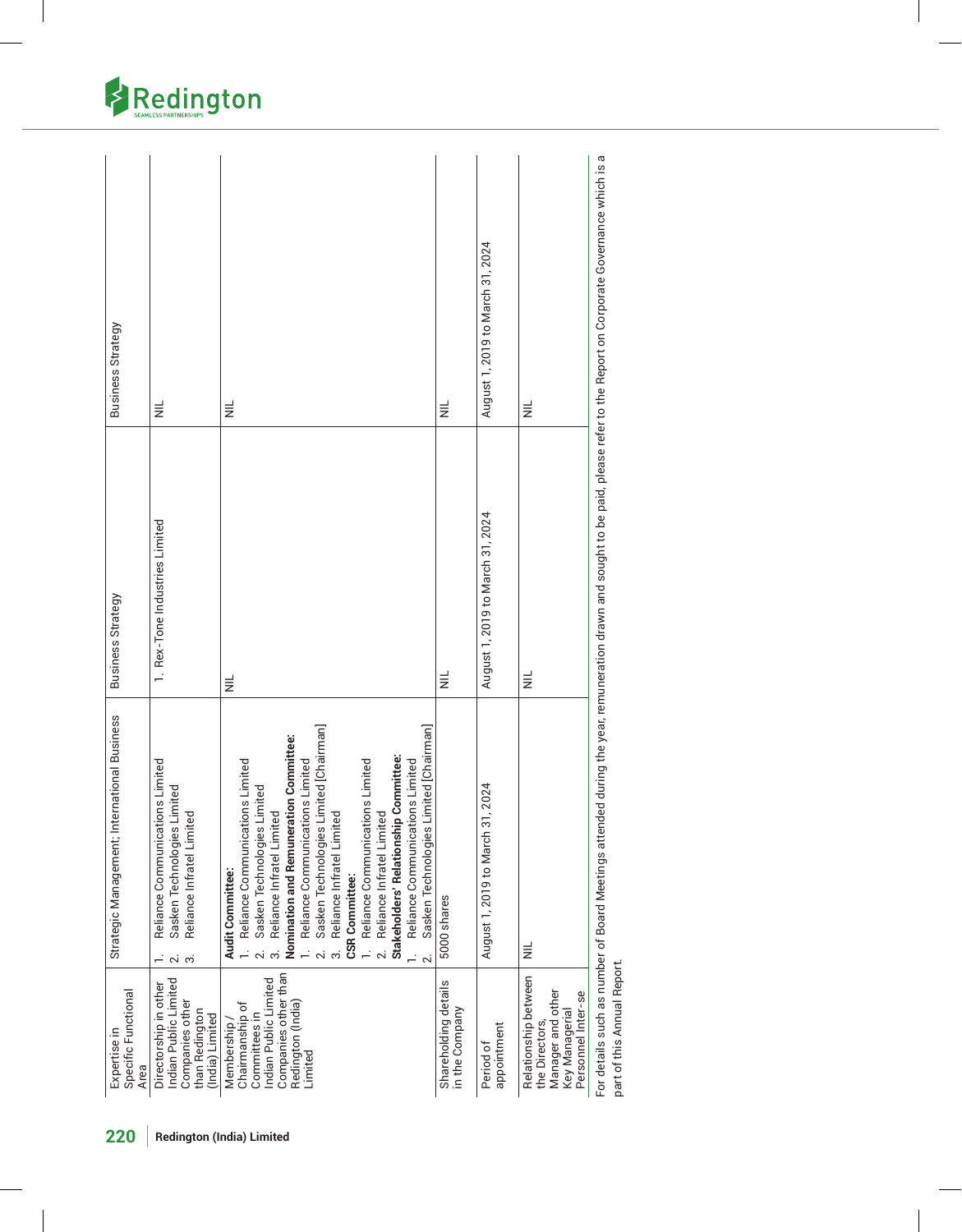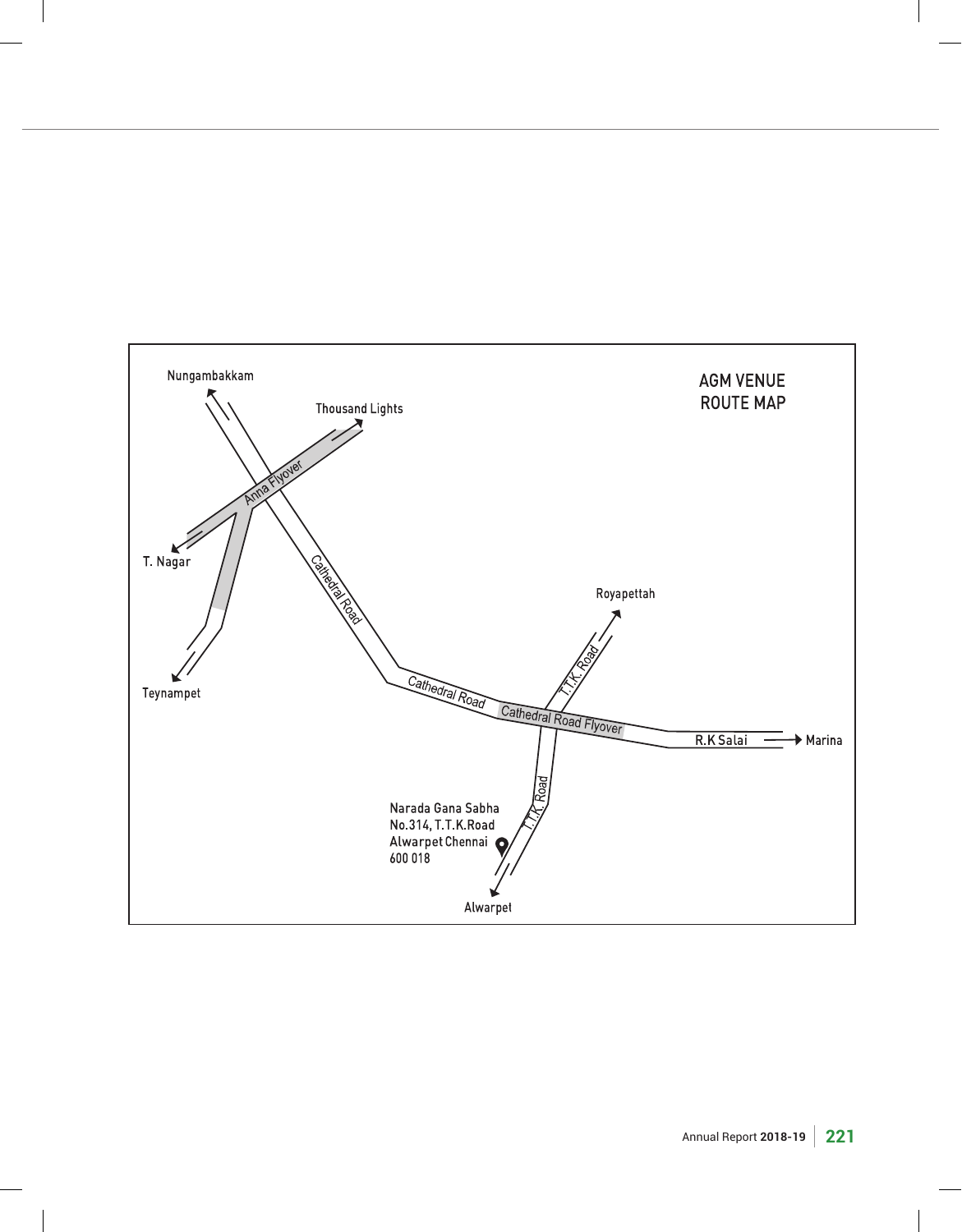

# **NOTES:**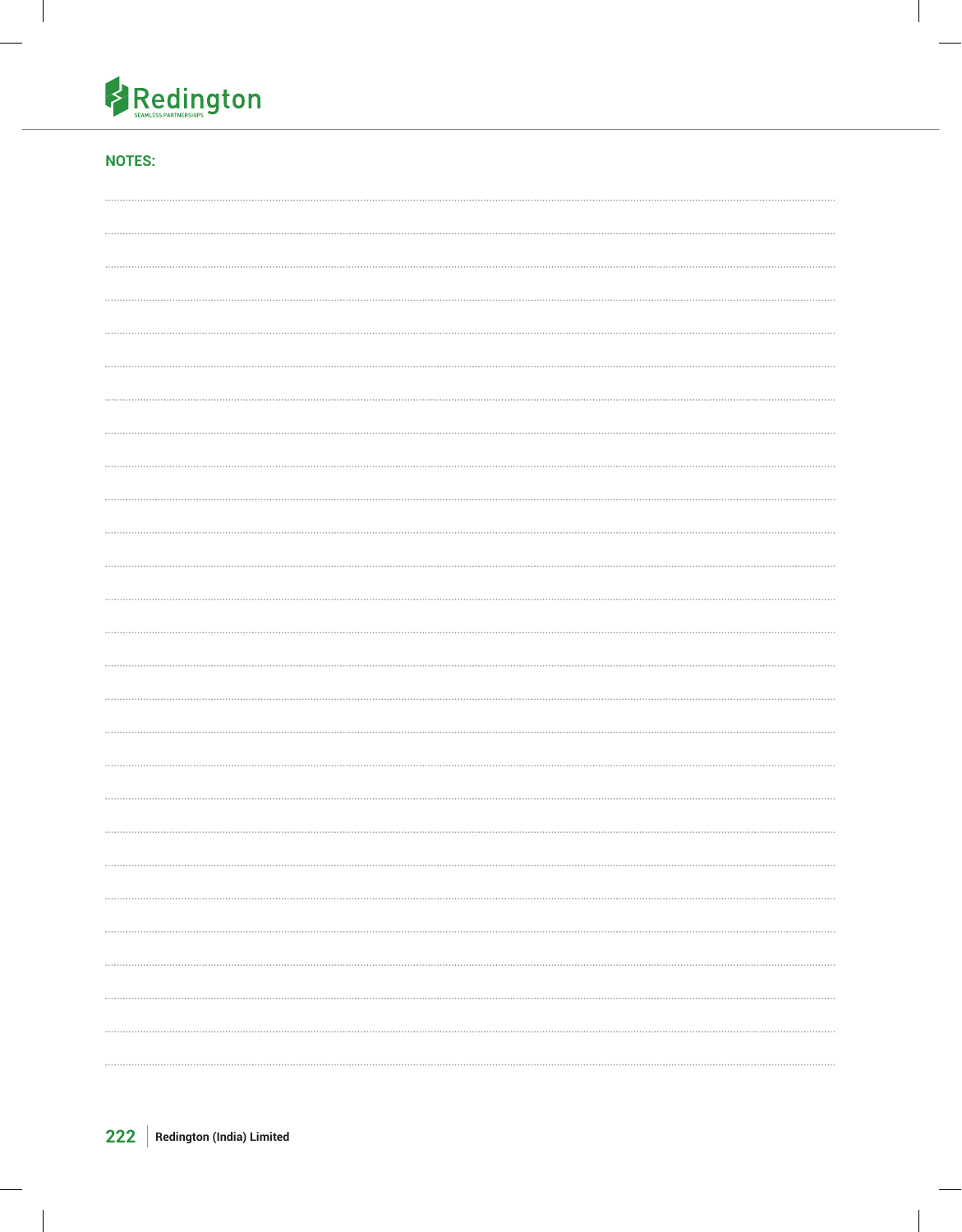| <b>REDINGTON (INDIA) LIMITED</b>                                                                                                                      |
|-------------------------------------------------------------------------------------------------------------------------------------------------------|
| Regd. Office: SPL Guindy House, 95, Mount Road, Guindy, Chennai-600 032                                                                               |
| CIN: L52599TN1961PLC028758<br>Website: www.redingtongroup.com<br>Email id: investors@redington.co.in Phone No.: 044 42243353<br>Fax No.: 044 22253799 |
| <b>PROXY FORM</b>                                                                                                                                     |
| [Pursuant to section 105(6) of the Companies Act, 2013 and rule 19(3) of the Companies (Management and Administration) Rules, 2014]                   |
|                                                                                                                                                       |
|                                                                                                                                                       |
|                                                                                                                                                       |
|                                                                                                                                                       |
|                                                                                                                                                       |
|                                                                                                                                                       |
|                                                                                                                                                       |
|                                                                                                                                                       |
|                                                                                                                                                       |
|                                                                                                                                                       |
|                                                                                                                                                       |
|                                                                                                                                                       |
|                                                                                                                                                       |
|                                                                                                                                                       |
| as my/our proxy to attend and vote (on a poll) for me/us and on my/our behalf at the Twenty Sixth Annual General Meeting of the Company,              |

to be held on Tuesday, July 30, 2019 at 10.00 A.M at the Mini Hall, Narada Gana Sabha, No. 314, T.T.K Road, Alwarpet, Chennai - 600 018 and at any adjournment thereof in respect of such resolutions as are indicated below

| S.           | <b>Resolution Particulars</b>                                                      |                          | Vote           |
|--------------|------------------------------------------------------------------------------------|--------------------------|----------------|
| No.          |                                                                                    | For                      | <b>Against</b> |
| 1.           | Adoption of Standalone Financial Statements for the year ended March 31, 2019      |                          |                |
| 2.           | Adoption of Consolidated Financial Statements for the year ended March 31, 2019    |                          |                |
| 3.           | Declaration of Dividend on the Equity Shares                                       |                          |                |
| 4.           | Re-appointment of Ms.Chen, Yi-Ju (DIN: 08031113), who retires by rotation          |                          |                |
| 5.           | Re-appointment of Mr. Udai Dhawan (DIN: 03048040), who retires by rotation         |                          |                |
| 6.           | Appointment of Ms. Anita P Belani (DIN: 01532511) as Independent Director          |                          |                |
| 7.           | Re-appointment of Prof. J. Ramachandran (DIN: 00004593) as Independent Director    |                          |                |
| 8.           | Re-appointment of Mr. V.S. Hariharan (DIN: 05352003) as Independent Director       |                          |                |
| 9.           | Re-appointment of Mr. Keith WF Bradley (DIN: 06564581) as Independent Director     |                          |                |
| 10.          | Appointment of Mr. S V Krishnan (DIN: 07518349) as a Whole-time Director           |                          |                |
| 11.          | Reclassification of Promoter Status of Harrow Investment Holding Limited as Public |                          |                |
| 12.          | Appointment of Branch Auditor                                                      |                          |                |
| Signed this_ | dav of<br>2019.                                                                    | Affix $\overline{z}$ 1/- |                |

Signature of Member

 $\cdot$   $\times$ 

 $\ddot{\cdot}$   $\ddot{\cdot}$   $\ddot{\cdot}$   $\ddot{\cdot}$   $\ddot{\cdot}$ 

 $X$ 

Signature of Proxy holder(s)

Revenue Stamp

Note: This form of proxy in order to be effective should be duly completed and deposited at the Registered Office of the Company, not less than 48 hours before the commencement of the Meeting. The member may vote either for or against each resolution.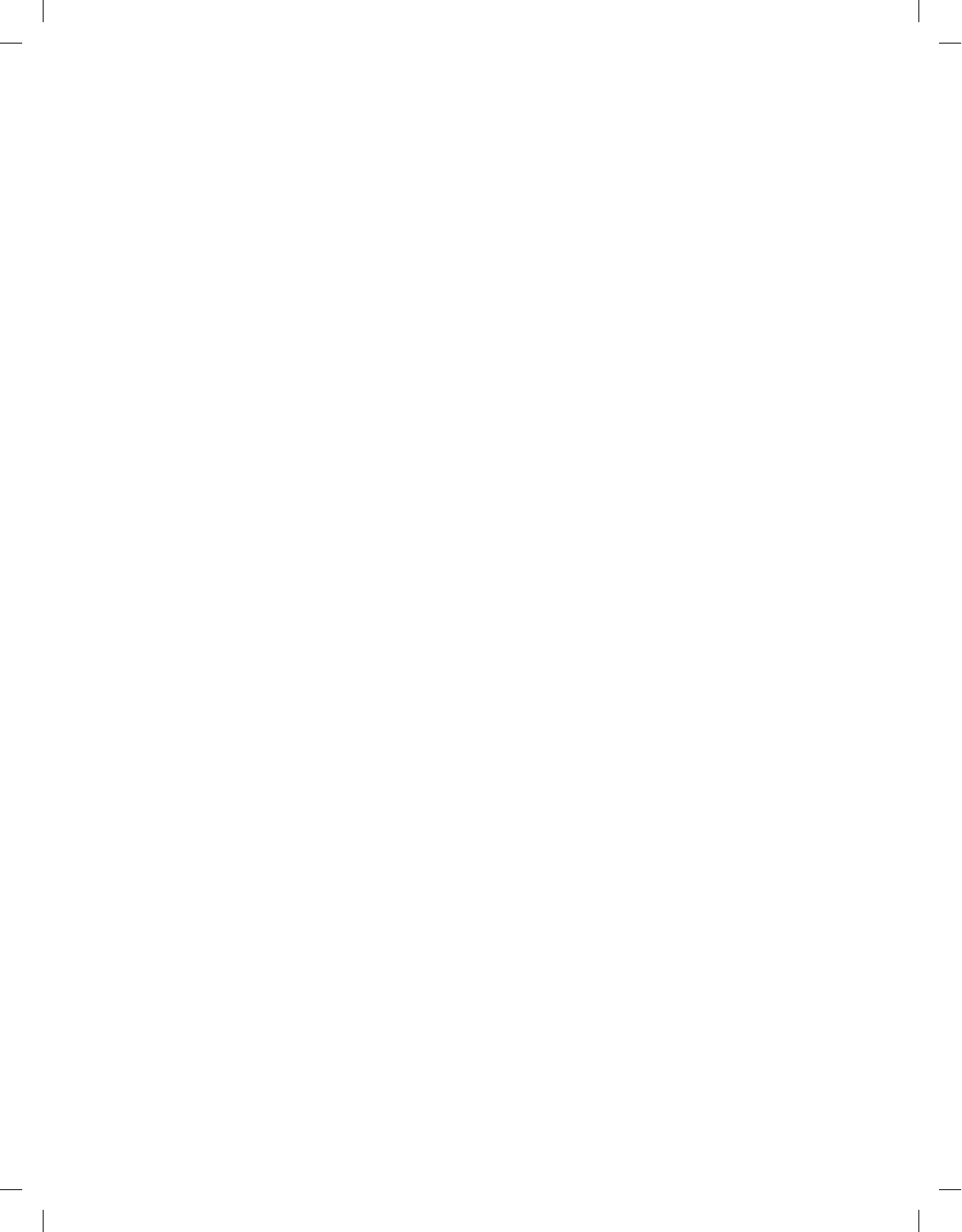|                                                                                    |                                                                                                    | REDINGTON (INDIA) LIMITED REDINGTON (INDIA) LIMITED REDINGTON (INDIA) LIMITED REDINGTON (INDIA) LIMITED RI                                                                                                                             |                                           |
|------------------------------------------------------------------------------------|----------------------------------------------------------------------------------------------------|----------------------------------------------------------------------------------------------------------------------------------------------------------------------------------------------------------------------------------------|-------------------------------------------|
| <b>EDINGTON (I)</b>                                                                |                                                                                                    |                                                                                                                                                                                                                                        |                                           |
|                                                                                    |                                                                                                    |                                                                                                                                                                                                                                        |                                           |
|                                                                                    |                                                                                                    |                                                                                                                                                                                                                                        |                                           |
| <b>EDINGTON</b><br>EDINGTON                                                        |                                                                                                    |                                                                                                                                                                                                                                        | MITED RE                                  |
| EDINGTON                                                                           | Redington                                                                                          |                                                                                                                                                                                                                                        | MITED RE                                  |
| EDINGTON (<br>EDINGTON                                                             | <b>REDINGTON (INDIA) LIMITED</b>                                                                   |                                                                                                                                                                                                                                        | MITED RI<br>MITED RI                      |
| EDINGTON (<br>EDINGTON                                                             | Regd. Office: SPL Guindy House, 95, Mount Road, Guindy, Chennai- 600 032                           |                                                                                                                                                                                                                                        | MITED<br>IITED.                           |
| :DINGTOI<br>EDING TO                                                               | CIN: L52599TN1961PLC028758<br>Website: www.redingtongroup.com, Email id: investors@redington.co.in |                                                                                                                                                                                                                                        | MITED                                     |
| :DINGTOI                                                                           | Phone No.: 044 42243353, Fax No.: 044 22253799                                                     |                                                                                                                                                                                                                                        | MITED RE<br>MITED RE                      |
| <b>EDINGTON</b><br>) I IMITED                                                      | <b>ATTENDANCE SLIP</b>                                                                             |                                                                                                                                                                                                                                        | <b>IMITED RE</b>                          |
| <b>EDINGTON (</b><br>) LIMITED<br><b>EDINGTON</b><br>) LIMITED                     | Twenty Sixth Annual General Meeting 4) 30th July 2019                                              |                                                                                                                                                                                                                                        | IMITED RE<br>IMITED RE                    |
| <b>EDINGTON (</b><br><b>INITED</b>                                                 |                                                                                                    |                                                                                                                                                                                                                                        | IMITED RE                                 |
| <b>EDINGTON (I</b><br><b>INT</b><br>Name & Address:<br><b>EDINGTON</b>             |                                                                                                    |                                                                                                                                                                                                                                        | MITED RE<br>IMITED RE                     |
| a)(including=JointdHolders, if any)<br><b>EDINGTON</b>                             |                                                                                                    |                                                                                                                                                                                                                                        | IMITED RE                                 |
| ) LIMITED<br><b>EDINGTON (I</b>                                                    |                                                                                                    |                                                                                                                                                                                                                                        | MITED RE                                  |
| <b>EDINGTON (I)</b><br>) LIMITED<br><b>EDINGTON (I)</b><br>) LIVITED               |                                                                                                    |                                                                                                                                                                                                                                        | IMITED RE<br>IMITED RE                    |
| <b>EDINGTON (I)</b><br>) LIMITED                                                   |                                                                                                    |                                                                                                                                                                                                                                        | IMITED RE                                 |
| <b>EDINGTON</b><br>) LIMITED<br><b>EDINGTON (I</b><br>) LIMITED                    |                                                                                                    |                                                                                                                                                                                                                                        | IMITED RE<br><b>IMITED RE</b>             |
| <b>EDINGTON (I</b><br>) LIMITED                                                    |                                                                                                    |                                                                                                                                                                                                                                        | IMITED RE                                 |
| <b>EDINGTON (I</b><br>Registered Folio No:<br><b>EDINGTON (I)</b>                  |                                                                                                    |                                                                                                                                                                                                                                        | IMITED RE<br>MITED RE                     |
| <b>EDINGTON</b>                                                                    |                                                                                                    |                                                                                                                                                                                                                                        | MITED RE                                  |
| <b>EDINGTON</b>                                                                    |                                                                                                    |                                                                                                                                                                                                                                        | MITED RE                                  |
| <b>EDINGTON</b><br>DP Id Client ID:<br><b>EDINGTON (I</b>                          |                                                                                                    |                                                                                                                                                                                                                                        | MITED RE<br>IMITED RE                     |
| (Applicable to investors holding<br>EDINGTON (<br>Shares in demat form)            |                                                                                                    |                                                                                                                                                                                                                                        | MITED RE                                  |
| EDINGTON:<br>$\blacksquare$<br><b>EDINGTON</b><br><b>TIMETE</b>                    |                                                                                                    |                                                                                                                                                                                                                                        | MITED RE<br>MITED RE                      |
|                                                                                    |                                                                                                    |                                                                                                                                                                                                                                        | MITED RE                                  |
| <b>EDINGTON (I)</b><br>) LIMITED REDINGTON (INDIA)<br>No. of Shares Held:          |                                                                                                    |                                                                                                                                                                                                                                        | IMITED RE                                 |
| DINGTOI<br><b>EDINGTON (I</b><br>LIMITEI                                           |                                                                                                    | REDINGTON (INDIA) LIMITED REDINGTON (INDIA) LIMITED REDINGTON (INDIA)                                                                                                                                                                  | IMITED RE<br>IMITED RE                    |
| <b>EDINGTON (I</b><br>) LIMITEI                                                    |                                                                                                    |                                                                                                                                                                                                                                        | <b>IMITED RE</b>                          |
| <b>EDINGTON</b><br>) LIMITED                                                       | I certify that I am a member/ proxy for the member of the company                                  |                                                                                                                                                                                                                                        | <b>IMITED RE</b><br>IMITED RE             |
| <b>EDINGTON (I</b><br>) LIMITED<br><b>EDINGTON (I</b>                              |                                                                                                    |                                                                                                                                                                                                                                        | IMITED RE                                 |
| <b>EDINGTON (I</b><br>EDINGTON<br><b>EDINGTON (</b><br>) LIMITED                   |                                                                                                    | I hereby record my presence at the Twenty Sixth Annual General Meeting of the Company at the Mini Hall, Narada<br>Gana Sabha, No. 314, T.T.K Road, Alwarpet, Chennai- 600 018 on Tuesday, the 30 <sup>th</sup> July 2019 at 10.00 A.M. | MITED RE<br><b>IMITED RE</b><br>IMITED RE |
| LIMITED<br><b>EDINGTON (</b><br><b>EDINGTON (I</b><br>LIMITE                       |                                                                                                    |                                                                                                                                                                                                                                        | IMITED RE<br>IMITED RE                    |
| Name of the member/proxy<br><b>EDINGTON</b>                                        |                                                                                                    | Signature of the Member/Proxy                                                                                                                                                                                                          | IMITED RE                                 |
| <b>EDINGTON (I</b><br><b>EDINGTON</b><br><b>EDINGTON</b>                           | Note: Please fill up this attendance slip and hand it over at the entrance of the meeting hall.    |                                                                                                                                                                                                                                        | IMITED RE<br><b>IMITED RE</b><br>MITED R  |
| <b>EDINGTON (II</b>                                                                | () LIMITED REDINGTON (INDIA) LIMITED REDINGTON (IND                                                | <b>EVOTING PARTICULARS</b><br><b>STON (INDIA) LIMITED REDINGTON (INDI)</b>                                                                                                                                                             | <b>IMITED RE</b>                          |
| <b>EDINGTON (I</b><br><b>EDINGTON (I)</b>                                          | <b>EVEN (E-Voting Event Number)</b><br><b>USER ID</b>                                              | <b>PASSWORD</b>                                                                                                                                                                                                                        | MITED RE<br><b>IMITED RE</b>              |
| <b>EDINGTON (I)</b>                                                                |                                                                                                    |                                                                                                                                                                                                                                        | <b>IMITED RE</b>                          |
| <b>EDINGTON (I</b><br><b>EDINGTON (</b>                                            |                                                                                                    |                                                                                                                                                                                                                                        | <b>IMITED RE</b><br>IMITED RE             |
| <b>EDINGTON</b>                                                                    | The e-voting facility will be available during the following period                                |                                                                                                                                                                                                                                        | <b>IMITED RE</b>                          |
| <b>EDINGTON (I</b><br>) LIMITED<br><b>EDINGTON (I</b><br>LIMITED                   | <b>Commencement of E-voting</b>                                                                    | <b>End of E-voting</b>                                                                                                                                                                                                                 | MITED RE<br>MITED RE                      |
| <b>EDINGTON (</b><br>LIMITED                                                       | 27 <sup>th</sup> July 2019 (9:00 am)                                                               | (29th July 2019 (5:00 pm)<br><b>ITED</b>                                                                                                                                                                                               | MITED RI                                  |
| <b>EDINGTON</b><br><b>EDINGTON (I</b><br>$\cup$ $\cup$ $\cup$ $\cup$ $\cup$ $\cup$ |                                                                                                    | Note: Please refer to the instructions forming integral part of the notice for the Annual General Meeting.                                                                                                                             | MITED<br>MITED RE                         |
| <b>EDINGTON</b>                                                                    |                                                                                                    |                                                                                                                                                                                                                                        | ITED RE                                   |
| EDINGTON                                                                           |                                                                                                    |                                                                                                                                                                                                                                        |                                           |
|                                                                                    |                                                                                                    |                                                                                                                                                                                                                                        |                                           |
|                                                                                    |                                                                                                    |                                                                                                                                                                                                                                        |                                           |
|                                                                                    |                                                                                                    |                                                                                                                                                                                                                                        |                                           |

**REDINGTON (INDIA) LIMITED REDINGTON (INDIA) LIMITED REDINGTON (INDIA) LIMITED REDINGTON (INDIA) LIMITED REDINGTON (INDIA) LIMITED REDINGTON (INDIA) LIMITED REDINGTON (INDIA) LIMITED** 

**REDINGTON (INDIA) LIMITED REDINGTON (INDIA) LIMITED REDINGTON (INDIA) LIMITED REDINGTON (INDIA) LIMITED REDINGTON (INDIA) LIMITED REDINGTON (INDIA) LIMITED REDINGTON (INDIA) LIMITED**